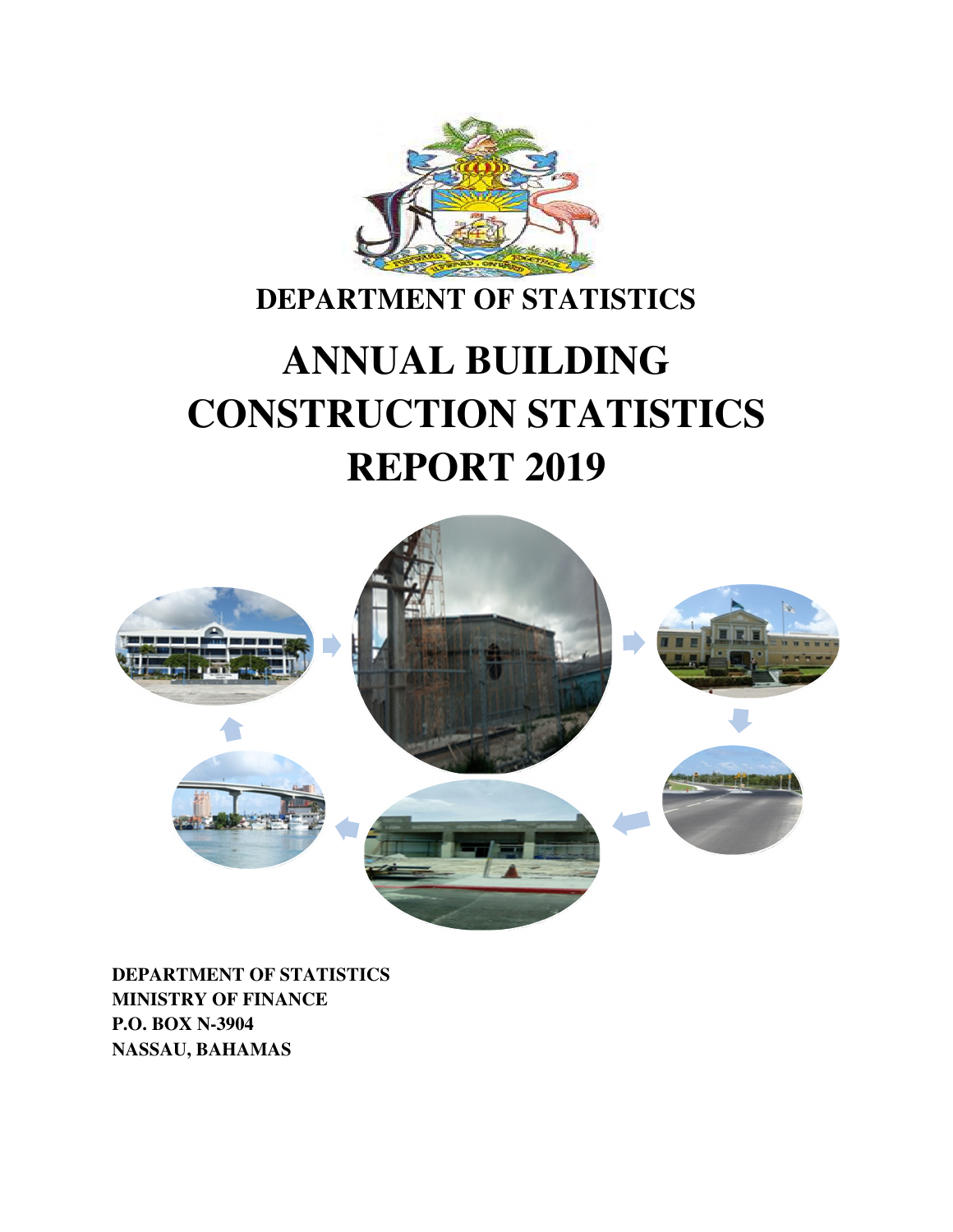### PREFACE

This publication contains information on one of the most sensitive indicators of economic conditions in The Bahamas. Users of this information will find it a meaningful source, beneficial source for planning and decision making by government, private companies, researchers and students.

The tables provide concise data arranged by sector, month and year, preceded by definitions and terminology.

This publication covers the period 2012 to 2019 and includes the number and value of Construction Permits, Starts and Completions.

Information is provided on the total number and value of Permits Issued in New Providence, Grand Bahama and the Family Islands. The information on Starts and Completions include New Providence and Grand Bahama only.

However, due to Hurricane Dorian, and circumstances beyond our control, there no information available for Abaco and Grand Bahama for time period of July to December 2019, which covers the Third and Fourth Quarters respectively. Therefore the analysis contained in this 2019 Report will be primarily focused on New Providence.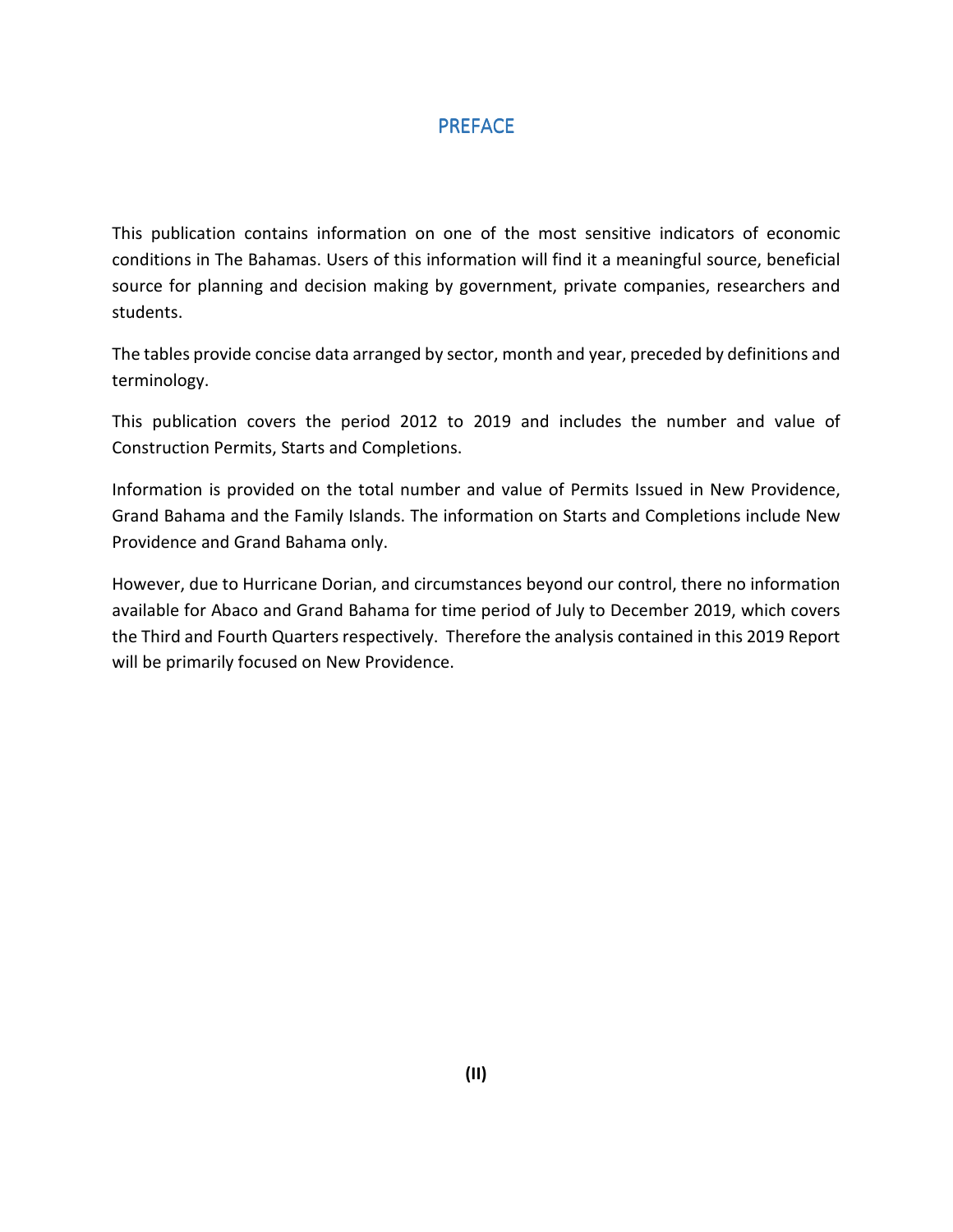## **TABLE OF CONTENTS**

| Table 1: Number and Value of Construction Permits, Starts & Completions All Bahamas 2018 vs 2019  1                            |
|--------------------------------------------------------------------------------------------------------------------------------|
| Table 2: Number and Value of Construction Permits, Starts & Completions New Providence 2012 - 2019  2                          |
|                                                                                                                                |
| Table 3: Number and Value of Construction Permits, Starts & Completions Grand Bahama 2012 - 2019 4                             |
|                                                                                                                                |
| Table 4: Number and Value of Construction Permits by Sector and by Year Family Island 2012 - 2019 6                            |
| Table 5: Number and Value of Construction Permits by Sector and by Month All Bahamas 2019 7                                    |
|                                                                                                                                |
|                                                                                                                                |
|                                                                                                                                |
| Table 7: Number and Value of Construction Permits by Sector and by Month Grand Bahama 2019 11                                  |
| Table 8: Number and Value of Construction Permits by Sector and by Quarter All Bahamas 2019   12                               |
| Table 9: Number and Value of Construction Starts Sector and by Quarter All Bahamas 2019 13                                     |
| Table10: Number and Value of Construction Completions by Sector and by Quarter All Bahamas 2019 14                             |
| Table 11: Number and Value of Permits, Starts & Completions All Bah. 1 <sup>st</sup> Qtr. 2019 vs 1 <sup>st</sup> Qtr. 2018 15 |
| Table 12: Number and Value of Permits, Starts & Completion All Bah. 2 <sup>nd</sup> Qtr. 2019 vs 2 <sup>nd</sup> Qtr. 2018 16  |
| Table 13: Number and Value of Permits, Starts & Completions All Bah. 2 <sup>nd</sup> Qtr. 2019 vs 1 <sup>st</sup> Qtr. 2019 17 |
| Table 14: Number and Value of Permits, Starts & Completions All Bah. 3rd Qtr. 2018 vs 3rd Qtr. 2019  18                        |
| Table 15: Number and Value of Permits, Starts & Completions All Bah. 3rd Qtr. 2019 vs 2 <sup>nd</sup> Qtr. 2019  19            |
| Table 16: Number and Value of Permits. Starts & Completions All Bah. 4 <sup>th</sup> Qtr. 2019 vs 4 <sup>th</sup> Qtr. 2018 20 |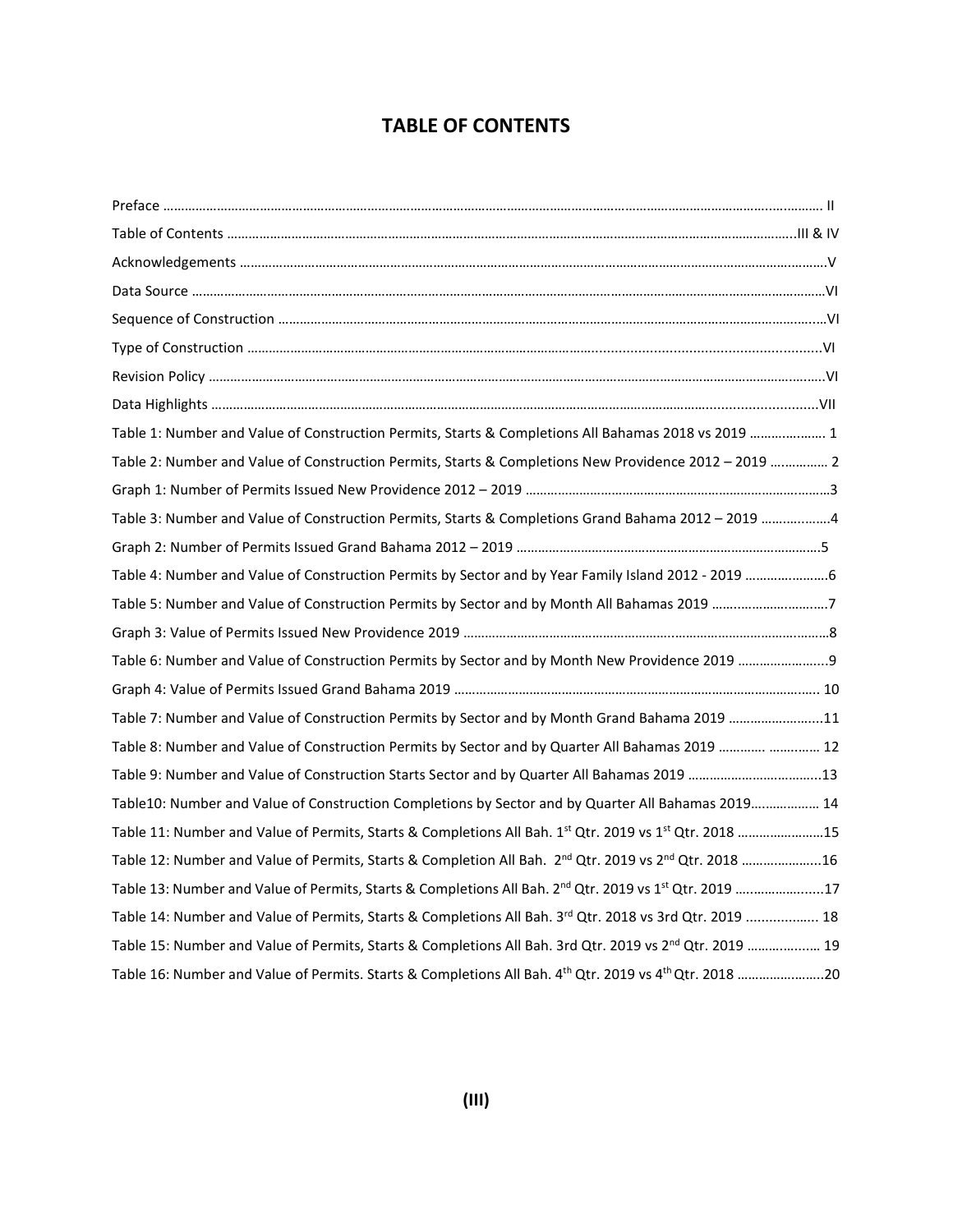| Table 17: Number and Value of Construction Permits, Starts & Completions All Bahamas     |  |
|------------------------------------------------------------------------------------------|--|
| Table 18: Number and Value of Construction Permits, Starts & Completions New Providence, |  |
| Table 19: Number and Value of Construction Permits, Starts & Completions New Providence, |  |
| Table 20: Number and Value of Construction Permits, Starts & Completions New Providence, |  |
| Table 21: Number and Value of Construction Permits, Starts & Completions New Providence, |  |
| Table 22: Number and Value of Construction Permits, Starts & Completions New Providence, |  |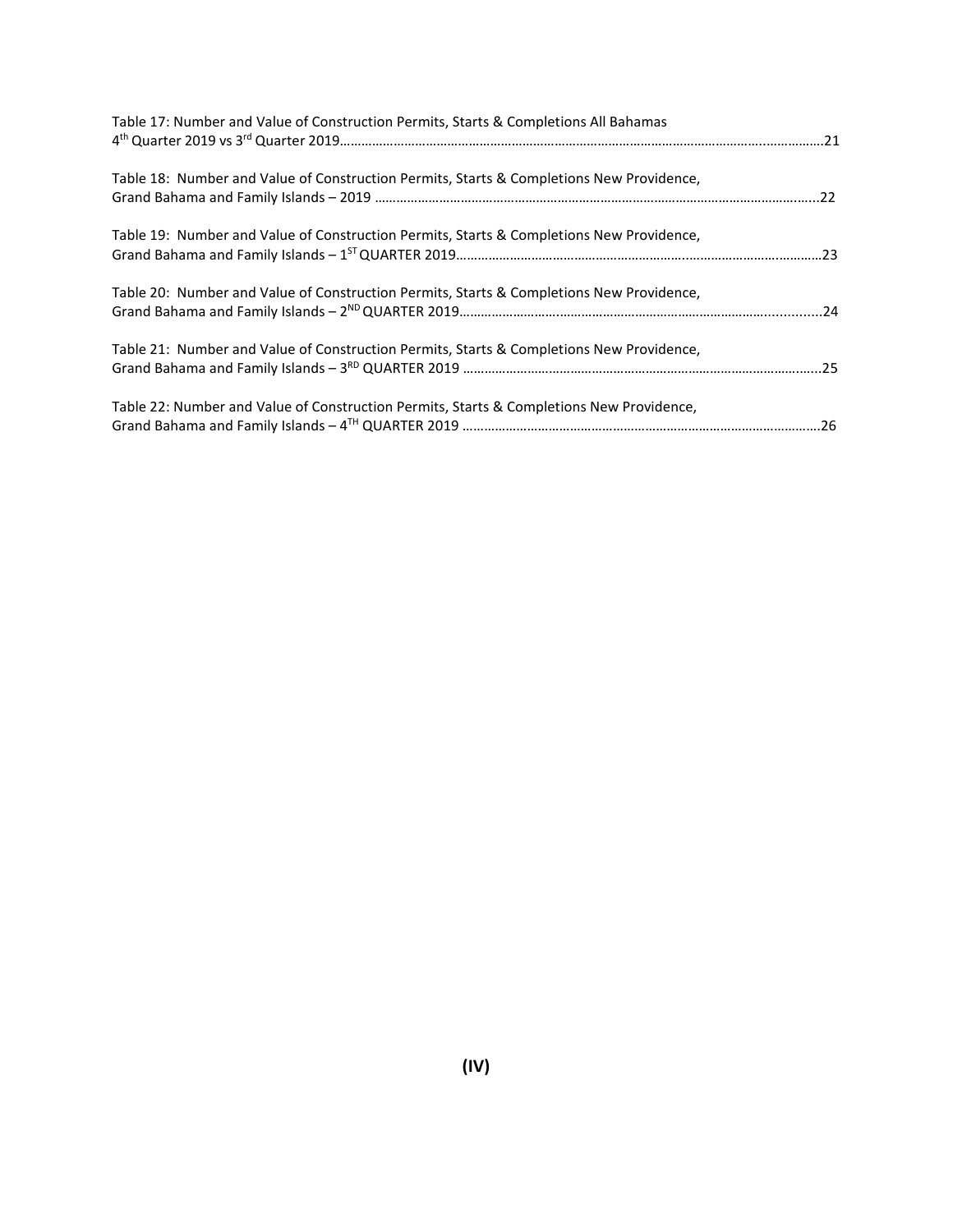## ACKNOWLEDGEMENTS

The National Accounts Section of the Department of Statistics acknowledges the assistance of Portia Tulloch, Georgina Gabriel, Stefanel Taylor, Hugene Adderley, Shanya Miller, Graylin Frazer and Natasha Bethel, under the supervision of Terah Newbold.

Special thanks also to Clarice Turnquest of the Department of Statistics Nassau Office; Clara Lowe and Nicole Pinder of the Department of Statistics Freeport Office Theresa Rolle, Juliette Newbold and Margo Dean staff of the Building Control Division of the Ministry of Works New Providence and Grand Bahama; the Grand Bahama Port Authority and the Department of Local Government.

The Department of Statistics along with the Acting Director Leona Wilson thanks you for your cooperation and support over the past years and most notably for your assistance leading to this release.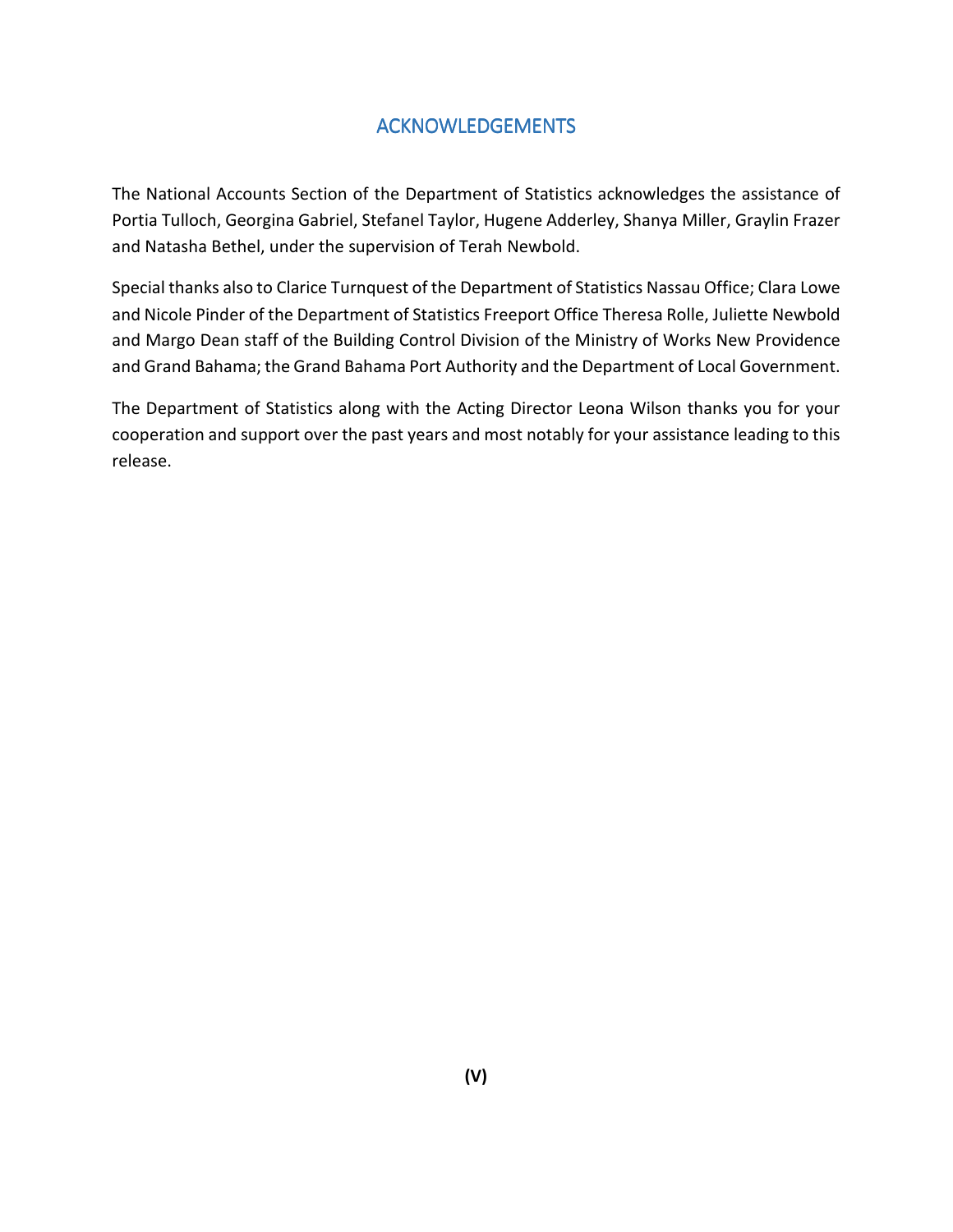## DATA SOURCES

The basic data is collected by the Ministry of Works (New Providence and Grand Bahama), the Department of Local Government and the Grand Bahama Port Authority. The information is collected and summarized on a monthly basis by the aforementioned organizations, then forwarded to the Department of Statistics where it is processed, analyzed and published.

## SEQUENCE OF CONSTRUCTION

Construction *Permits* represent permission to construct, add or renovate a structure (i.e. buildings, walls, docks, etc.) at which time the estimated cost of the proposed structure is given.

Construction *Starts* represent those structures on which construction has begun.

Construction *Completions* represent those structures which are registered as being completed, having obtained an Occupancy Certificate from the Ministry of Works or the Grand Bahama Port Authority.

## TYPE OF CONSTRUCTION

*"Public"* represents construction by the Government of buildings for public use such as schools, offices, airports, etc.

*"Private/Residential"* represents construction of residential structures such as houses, apartments and duplexes.

*"Commercial/Industrial"* represents construction of offices, churches, malls, hotels etc. by private businesses or individuals.

## **REVISION POLICY**

The construction figures are compiled and published on a quarterly and annual basis. The data process of release is Preliminary, Revised and Final.

The 2019 figures in this report are preliminary, the years 2018 to 2012 are typically final, unless there is a discovery that necessitates a revision.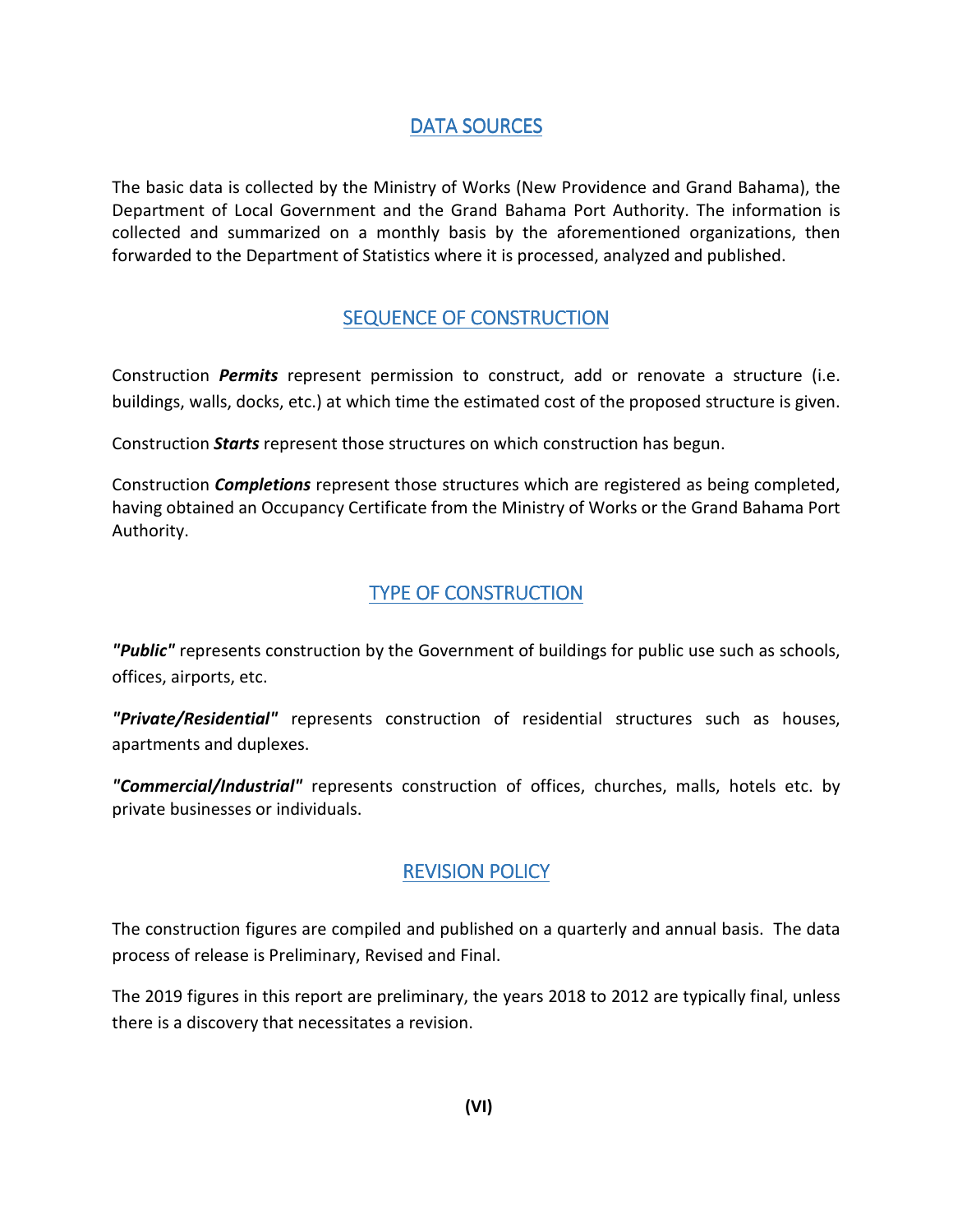# DATA HIGHLIGHTS

*The analysis contained in this 2019 Report will be primarily focused on New Providence. This decision is due to the lack of data available for July to December 2019 for Abaco and Grand Bahama as a result of Hurricane Dorian impact on the islands. New Providence, according to the 2010 Census of Population, represents 70.1% of the population of The Bahamas.* 

#### **NEW PROVIDENCE CONSTRUCTION PERMITS**

In the Private/Residential Sector, the number of Permits Issued in 2019 was 949 units compared to 855 units issued in 2018, an increase of 94 units or 11%. The value also had an increase of approximately \$58 million or 18%. Conversely, the Commercial/Industry Sector saw a decrease in number of 25 units or 12% in 2019 while the value increased by \$92 million or 47%. In the Public Sector the number and value both decreased by 13% and 86%, respectively.

## **NEW PROVIDENCE CONSTRUCTION STARTS**

Overall, the New Providence Starts had a combined increase of 17 units or 6%. However, the value decreased by 4% going from \$84 million to \$81 million in 2018 and 2019 respectively. The data for Private/Residential Sector was 252 units in 2019, when compared to 236 units in 2018 and showed an increase of 16 units or 7%. The total value in this same Sector also showed an increase of approximately \$2 million moving from \$63 million to \$65 million in 2019.

## **NEW PROVIDENCE CONSTRUCTION COMPLETIONS**

The most notable changes in New Providence Completions were the decreases in the Commercial/Industrial Sector. This sector decreased in both number and value in 2019 compared to 2018. The value decreased by 34% to \$49 million and the number went down by 66% to 53 units.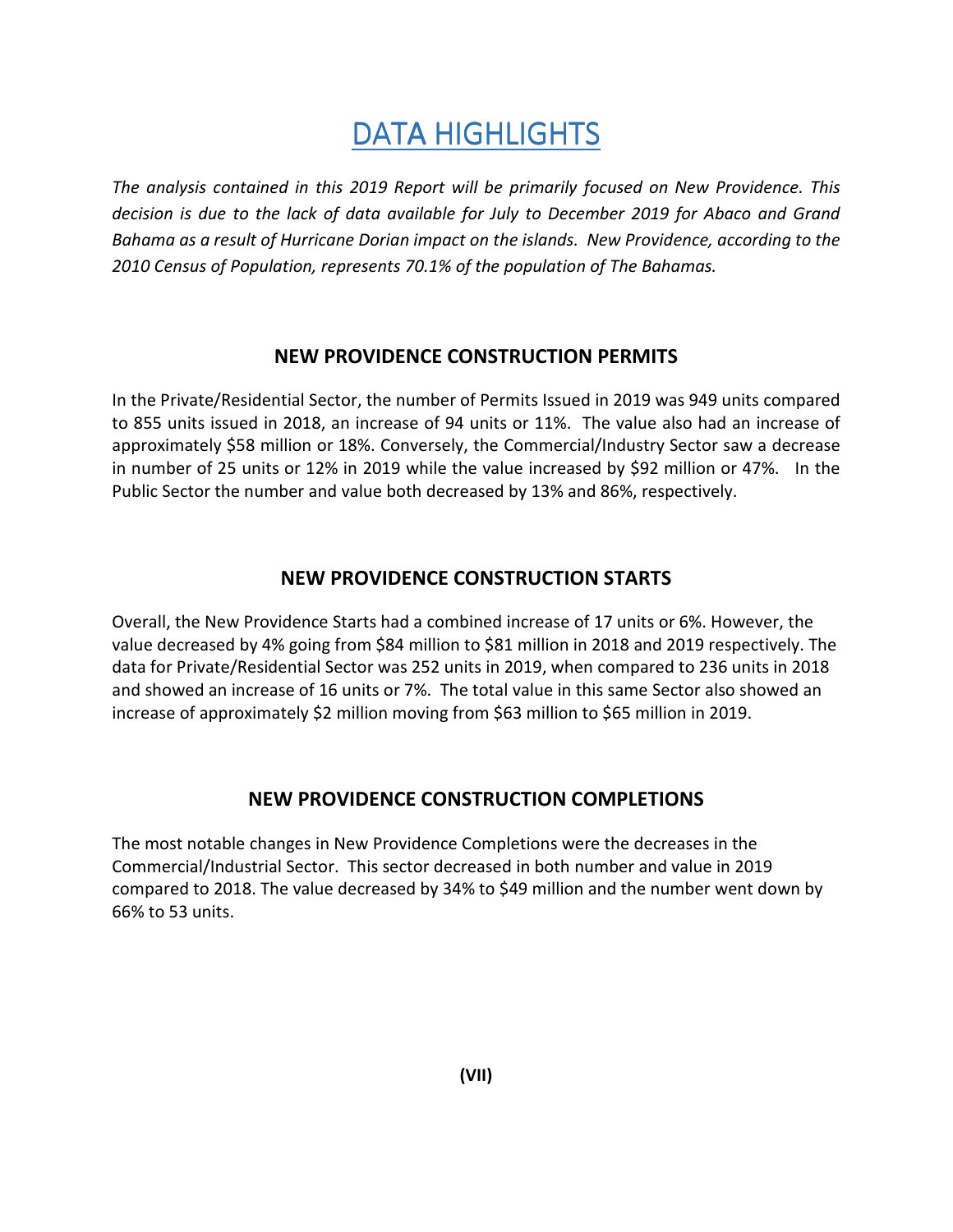#### **NUMBER AND VALUE OF CONSTRUCTION PERMITS, STARTS AND COMPLETIONSALL BAHAMASCOMPARISON YEAR 2018 - YEAR 2019**

|                                 |                            | PRIVATE/RESIDENTIAL |           | <b>COMMERCIAL/INDUSTRIAL</b> |           | <b>PUBLIC</b>    | <b>TOTAL ALL SECTORS</b> |                  |  |  |  |  |
|---------------------------------|----------------------------|---------------------|-----------|------------------------------|-----------|------------------|--------------------------|------------------|--|--|--|--|
| <b>YEAR</b>                     | <b>NO</b>                  | <b>VALUE B\$</b>    | <b>NO</b> | <b>VALUE B\$</b>             | <b>NO</b> | <b>VALUE B\$</b> | <b>NO</b>                | <b>VALUE B\$</b> |  |  |  |  |
| <b>CONSTRUCTION PERMITS</b>     |                            |                     |           |                              |           |                  |                          |                  |  |  |  |  |
| <b>YEAR 2019</b>                | 1,085                      | 407,400,090         | 296       | 389,660,133                  | 18        | 7,542,097        | 1,399                    | 804,602,320      |  |  |  |  |
| <b>YEAR 2018</b>                | 1,095                      | 359,995,962         | 386       | 273,598,602                  | 23        | 31,029,704       | 1,504                    | 664,624,268      |  |  |  |  |
| <b>DIFFERENCE</b>               | $-10$                      | 47,404,128          | $-90$     | 116,061,531                  | $-5$      | $-23,487,607$    | $-105$                   | 139,978,052      |  |  |  |  |
| % CHANGE                        | $-1%$                      | 13%                 | $-23%$    | 42%                          | $-22%$    | $-76%$           | $-7%$                    | 21%              |  |  |  |  |
|                                 | <b>CONSTRUCTION STARTS</b> |                     |           |                              |           |                  |                          |                  |  |  |  |  |
| <b>YEAR 2019</b>                | 306                        | 76,176,415          | 35        | 19,388,756                   |           | 1,077,594        | 346                      | 96,642,765       |  |  |  |  |
| <b>YEAR 2018</b>                | 331                        | 86,979,962          | 56        | 31,004,880                   |           | 189,000          | 396                      | 118,173,842      |  |  |  |  |
| <b>DIFFERENCE</b>               | $-25$                      | $-10,803,547$       | $-21$     | $-11,616,124$                |           | 888,594          | $-50$                    | $-21,531,077$    |  |  |  |  |
| % CHANGE                        | $-8%$                      | $-12%$              | $-38%$    | $-37%$                       | $-44%$    | 470%             | $-13%$                   | $-18%$           |  |  |  |  |
| <b>CONSTRUCTION COMPLETIONS</b> |                            |                     |           |                              |           |                  |                          |                  |  |  |  |  |
| <b>YEAR 2019</b>                | 426                        | 133,925,686         | 78        | 51,855,264                   |           | 9,312,090        | 505                      | 195,093,040      |  |  |  |  |
| <b>YEAR 2018</b>                | 521                        | 176,845,849         | 122       | 152,739,866                  | 14        | 4,199,010        | 657                      | 333,784,725      |  |  |  |  |
| <b>DIFFERENCE</b>               | $-95$                      | $-42,920,163$       | $-44$     | $-100,884,602$               | $-13$     | 5,113,080        | $-152$                   | $-138,691,685$   |  |  |  |  |
| % CHANGE                        | $-18%$                     | $-24%$              | $-36%$    | $-66%$                       | $-93%$    | 122%             | $-23%$                   | $-42%$           |  |  |  |  |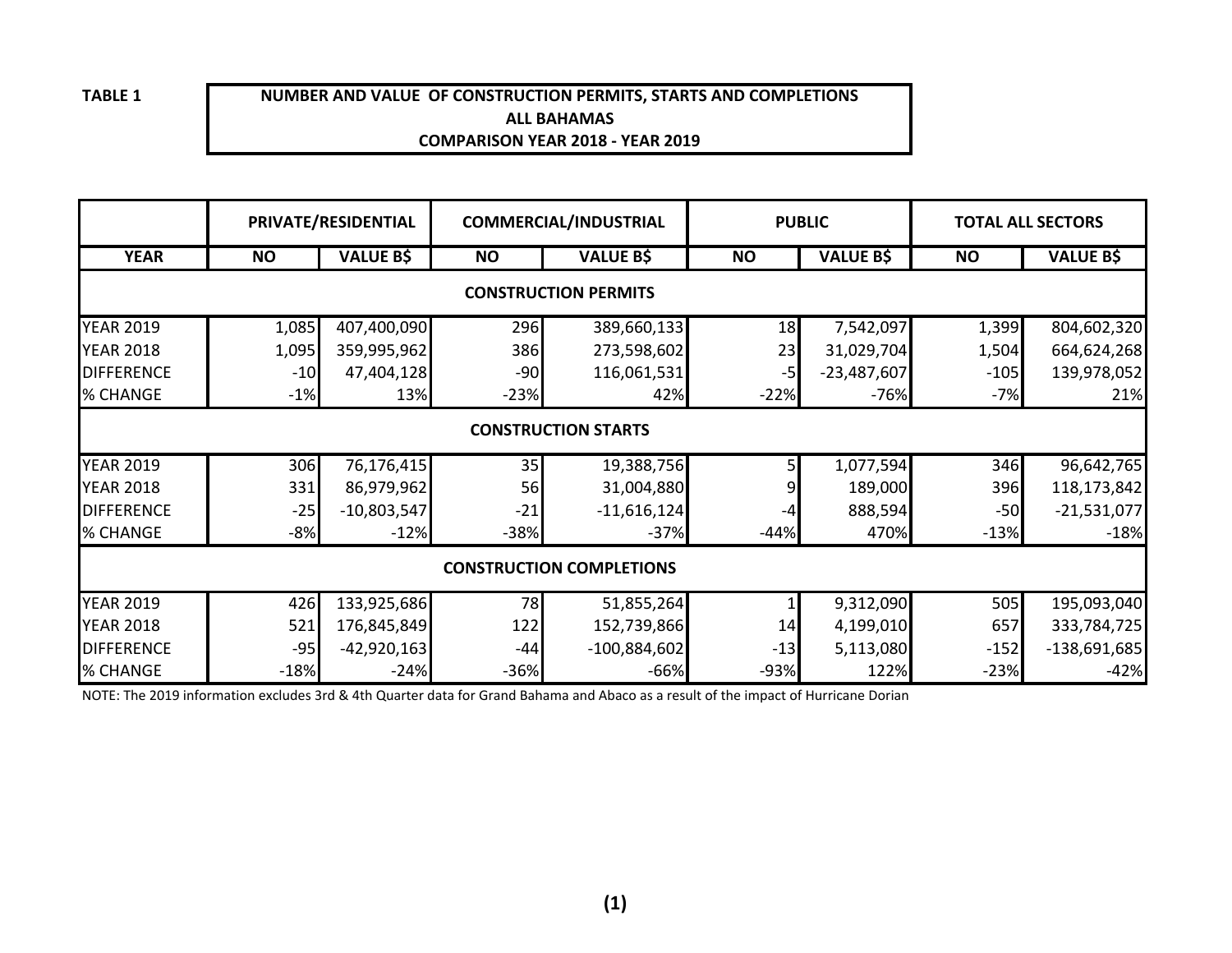#### **NEW PROVIDENCE NUMBER AND VALUE OF CONSTRUCTION PERMITS, STARTS AND COMPLETIONSBY SECTOR AND BY YEAR 2012 - 2019**

|                   |           | PRIVATE/RESIDENTIAL           |           | <b>COMMERCIAL/INDUSTRIAL</b>    |                         | <b>PUBLIC</b>                 |           | <b>TOTAL ALL SECTORS</b>      |
|-------------------|-----------|-------------------------------|-----------|---------------------------------|-------------------------|-------------------------------|-----------|-------------------------------|
| <b>YEAR</b>       | <b>NO</b> | <b>VALUE B\$</b><br>(B\$'000) | <b>NO</b> | <b>VALUE B\$</b><br>(B\$'000)   | <b>NO</b>               | <b>VALUE B\$</b><br>(B\$'000) | <b>NO</b> | <b>VALUE B\$</b><br>(B\$'000) |
|                   |           |                               |           | <b>CONSTRUCTION PERMITS</b>     |                         |                               |           |                               |
| 2012              | 1,041     | 263,955                       | 250       | 188,059                         | 14                      | 5,450                         | 1,305     | 457,464                       |
| 2013              | 873       | 228,310                       | 274       | 152,160                         | 18                      | 21,747                        | 1,165     | 402,217                       |
| 2014              | 851       | 298,315                       | 221       | 155,487                         | 16                      | 24,663                        | 1,088     | 478,465                       |
| 2015R             | 730       | 258,606                       | 232       | 176,128                         | 7                       | 12,074                        | 969       | 446,808                       |
| 2016              | 689       | 292,242                       | 200       | 124,443                         | 7                       | 31,836                        | 896       | 448,522                       |
| 2017R             | 765       | 253,993                       | 144       | 58,937                          | 73                      | 16,140                        | 982       | 329,071                       |
| 2018              | 855       | 326,723                       | 214       | 196,895                         | 8                       | 20,953                        | 1,077     | 544,570                       |
| 2019              | 949       | 385,037                       | 189       | 289,060                         | $\overline{7}$          | 2,994                         | 1,145     | 677,091                       |
|                   |           |                               |           | <b>CONSTRUCTION STARTS</b>      |                         |                               |           |                               |
| 2012              | 331       | 83,660                        | 34        | 17,014                          | 0                       | 0                             | 365       | 100,674                       |
| 2013              | 279       | 74,250                        | 45        | 50,989                          | 1                       | 850                           | 325       | 126,089                       |
| 2014              | 297       | 87,071                        | 31        | 21,216                          |                         | 222                           | 330       | 108,508                       |
| 2015R             | 266       | 73,135                        | 23        | 20,338                          |                         | 1,158                         | 291       | 94,630                        |
| 2016              | 221       | 58,571                        | 18        | 8,564                           | 1                       | 249                           | 240       | 67,383                        |
| 2017R             | 250       | 63,102                        | 25        | 24,373                          | 3                       | 1,612                         | 278       | 89,087                        |
| 2018              | 236       | 63,184                        | 26        | 20,921                          | 1                       | 133                           | 263       | 84,237                        |
| 2019              | 252       | 64,775                        | 26        | 15,445                          | $\overline{\mathbf{c}}$ | 1,057                         | 280       | 81,276                        |
|                   |           |                               |           | <b>CONSTRUCTION COMPLETIONS</b> |                         |                               |           |                               |
| 2012              | 465       | 128,762                       | 119       | 73,901                          | $\mathbf{1}$            | 39                            | 585       | 202,701                       |
| 2013              | 418       | 110,899                       | 109       | 69,770                          | $\overline{\mathbf{3}}$ | 1,252                         | 530       | 181,921                       |
| 2014              | 370       | 120,605                       | 94        | 38,582                          | 4                       | 54,733                        | 468       | 213,920                       |
| 2015R             | 359       | 147,699                       | 83        | 57,757                          | 4                       | 3,231                         | 446       | 208,688                       |
| 2016              | 378       | 107,350                       | 92        | 44,747                          | 2                       | 15,010                        | 472       | 167,107                       |
| 2017 <sub>R</sub> | 366       | 157,929                       | 111       | 1,301,724                       | 5                       | 3,280                         | 482       | 1,462,933                     |
| 2018              | 400       | 150,601                       | 80        | 143,533                         | 4                       | 4,129                         | 484       | 298,263                       |
| 2019              | 383       | 126,778                       | 53        | 48,964                          | 1                       | 9,312                         | 437       | 185,054                       |

**R: Revised**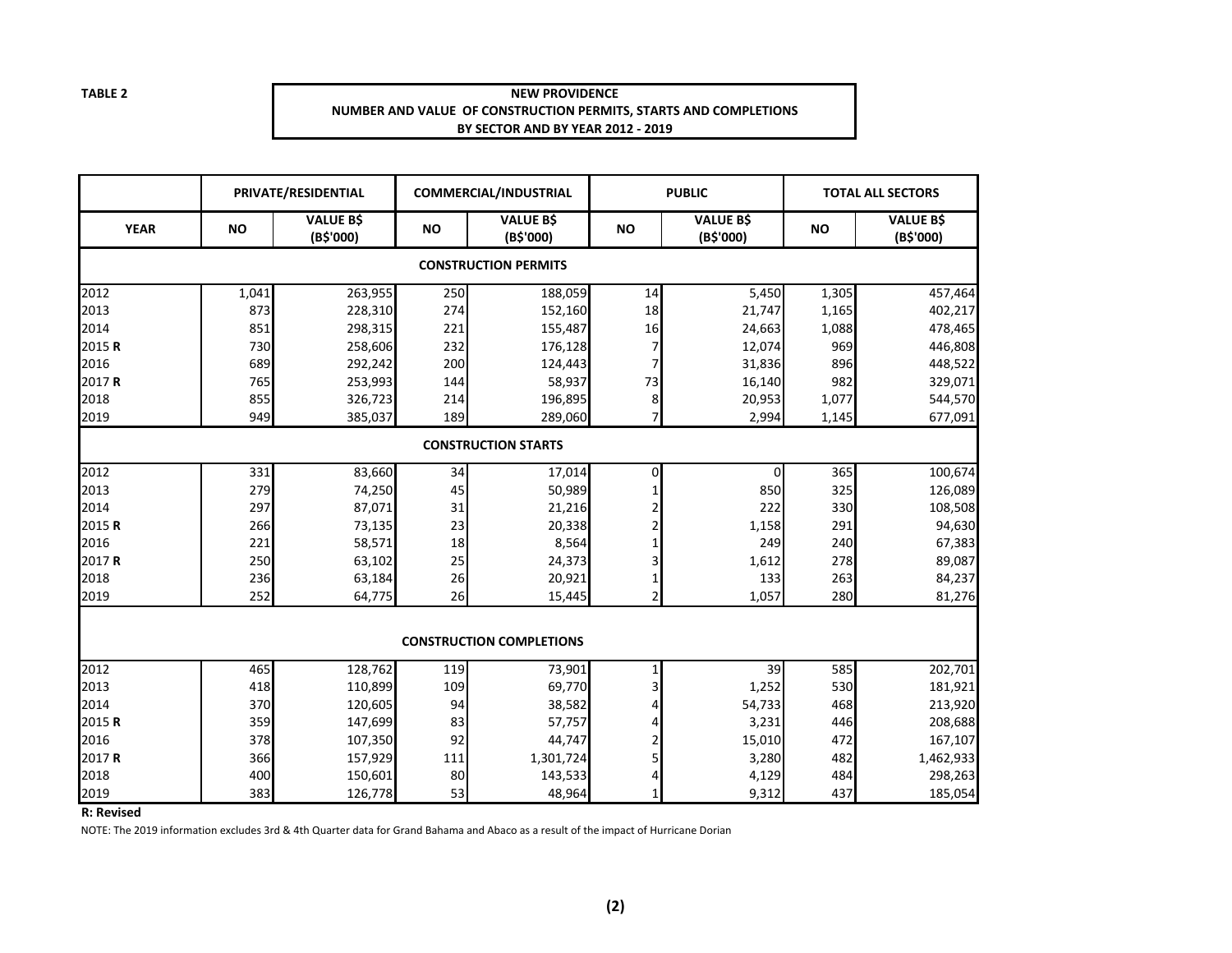## **GRAPH 1**

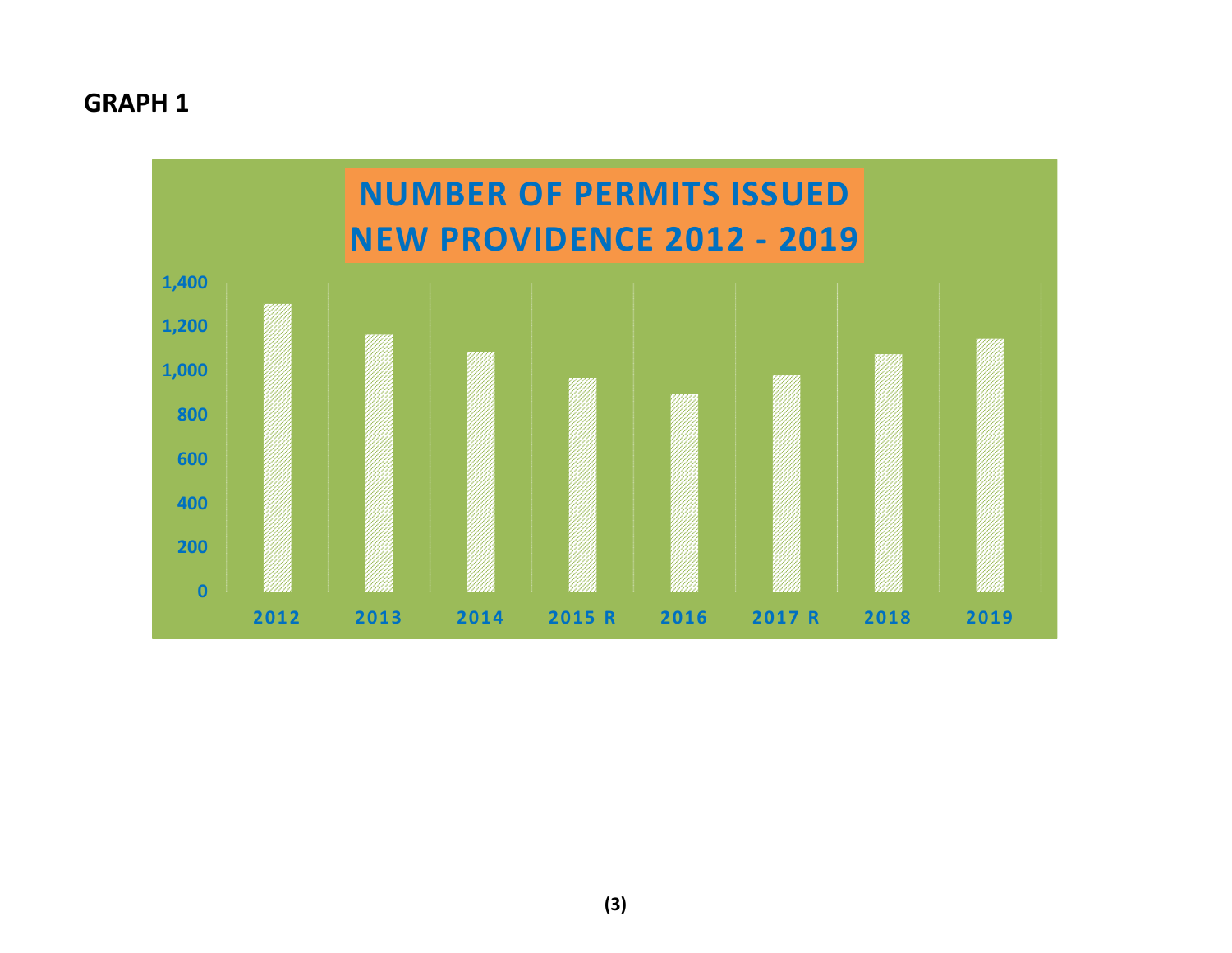#### **GRAND BAHAMA NUMBER AND VALUE OF CONSTRUCTION PERMITS, STARTS AND COMPLETIONSBY SECTOR AND BY YEAR 2012 - 2019**

|             | PRIVATE/RESIDENTIAL         |                               | <b>COMMERCIAL/INDUSTRIAL</b> |                                 |                | <b>PUBLIC</b>                 |           | <b>TOTAL ALL SECTORS</b>      |  |  |
|-------------|-----------------------------|-------------------------------|------------------------------|---------------------------------|----------------|-------------------------------|-----------|-------------------------------|--|--|
| <b>YEAR</b> | <b>NO</b>                   | <b>VALUE B\$</b><br>(B\$'000) | <b>NO</b>                    | <b>VALUE B\$</b><br>(B\$'000)   | <b>NO</b>      | <b>VALUE B\$</b><br>(B\$'000) | <b>NO</b> | <b>VALUE B\$</b><br>(B\$'000) |  |  |
|             | <b>CONSTRUCTION PERMITS</b> |                               |                              |                                 |                |                               |           |                               |  |  |
| 2012        | 218                         | 24,487                        | 167                          | 126,239                         | 3              | 398                           | 388       | 151,124                       |  |  |
| 2013        | 181                         | 23,565                        | 105                          | 41,063                          |                | 756                           | 287       | 65,384                        |  |  |
| 2014        | 194                         | 19,160                        | 104                          | 24,597                          | 8              | 408                           | 306       | 44,165                        |  |  |
| 2015        | 189                         | 26,621                        | 104                          | 21,110                          | 19             | 6,216                         | 312       | 53,947                        |  |  |
| 2016 R      | 114                         | 14,996                        | 83                           | 26,713                          | 9              | 818                           | 206       | 42,528                        |  |  |
| 2017 R      | 203                         | 26,267                        | 151                          | 59,121                          | 14             | 1,284                         | 368       | 86,672                        |  |  |
| 2018        | 237                         | 32,080                        | 151                          | 37,459                          | 12             | 5,880                         | 400       | 75,419                        |  |  |
| 2019        | 133                         | 20,132                        | 95                           | 32,782                          | 7              | 312                           | 235       | 53,227                        |  |  |
|             | <b>CONSTRUCTION STARTS</b>  |                               |                              |                                 |                |                               |           |                               |  |  |
| 2012        | 78                          | 11,894                        | 24                           | 4,078                           | 0              | 0                             | 102       | 15,972                        |  |  |
| 2013        | 59                          | 11,717                        | 21                           | 2,425                           | $\Omega$       | $\Omega$                      | 80        | 14,142                        |  |  |
| 2014        | 80                          | 13,847                        | 36                           | 6,845                           |                | 80                            | 118       | 20,771                        |  |  |
| 2015        | 93                          | 14,910                        | 55                           | 5,276                           | 3              | 5,020                         | 151       | 25,205                        |  |  |
| 2016        | 89                          | 14,958                        | 23                           | 13,896                          | $\Omega$       | 0                             | 112       | 28,853                        |  |  |
| 2017 R      | 80                          | 13,739                        | 18                           | 6,031                           |                | 27,756                        | 101       | 47,526                        |  |  |
| 2018        | 95                          | 23,796                        | 30                           | 10,084                          | 8              | 56                            | 133       | 33,937                        |  |  |
| 2019        | 54                          | 11,402                        | $\mathbf{q}$                 | 3,944                           | $\overline{3}$ | 21                            | 66        | 15,367                        |  |  |
|             |                             |                               |                              | <b>CONSTRUCTION COMPLETIONS</b> |                |                               |           |                               |  |  |
| 2012        | 155                         | 24,527                        | 64                           | 86,864                          | 3              | 3,018                         | 222       | 114,409                       |  |  |
| 2013        | 126                         | 25,657                        | 52                           | 8,295                           |                | 756                           | 179       | 34,708                        |  |  |
| 2014        | 109                         | 21,349                        | 52                           | 15,128                          |                | 150                           | 162       | 36,627                        |  |  |
| 2015        | 80                          | 12,838                        | 60                           | 8,285                           |                | 18                            | 142       | 21,141                        |  |  |
| 2016 R      | 87                          | 13,664                        | 66                           | 21,295                          |                | 173                           | 155       | 35,131                        |  |  |
| 2017        | 95                          | 18,472                        | 63                           | 11,613                          |                | 590                           | 160       | 30,675                        |  |  |
| 2018 R      | 121                         | 26,245                        | 42                           | 9,207                           | 10             | 70                            | 173       | 35,522                        |  |  |
| 2019        | 43                          | 7,148                         | 25                           | 2,891                           | $\overline{0}$ | 0                             | 68        | 10,040                        |  |  |

**R: Revised**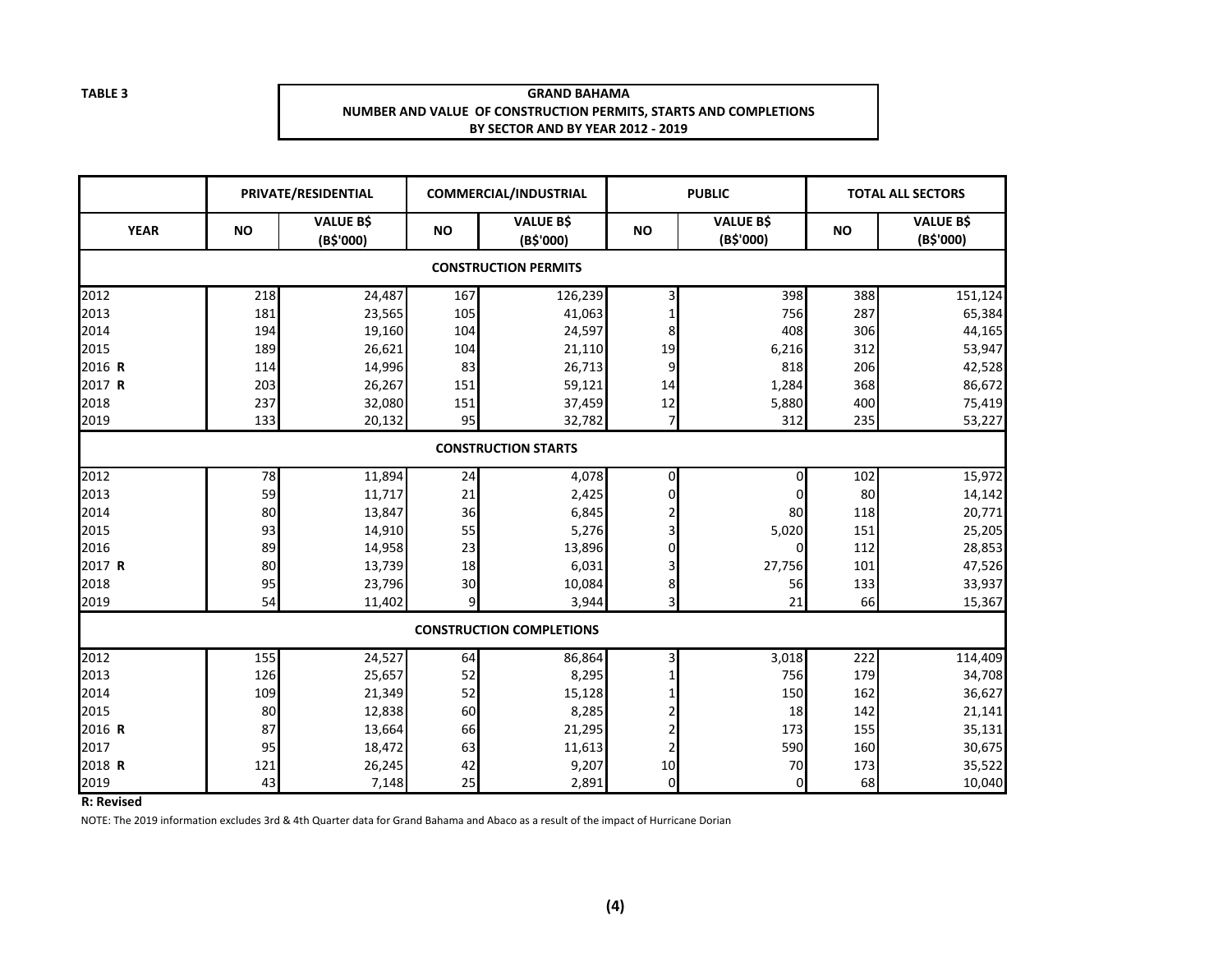## **GRAPH 2**

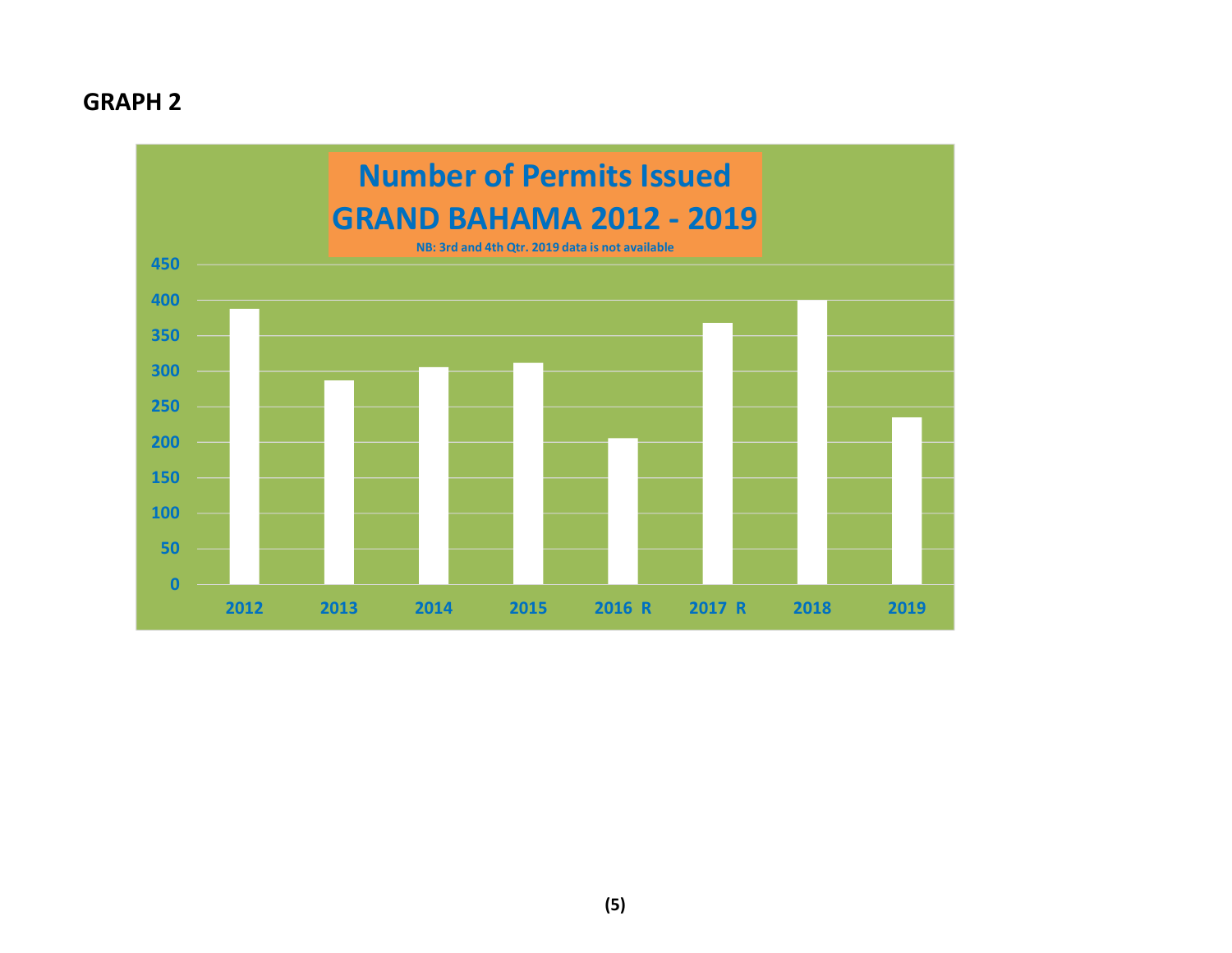#### **FAMILY ISLAND NUMBER AND VALUE OF CONSTRUCTION PERMITS, STARTS AND COMPLETIONSBY SECTOR AND BY YEAR 2012 - 2019**

|                             |           | PRIVATE/RESIDENTIAL           |           | <b>COMMERCIAL/INDUSTRIAL</b>  | <b>PUBLIC</b> |                               | <b>TOTAL ALL SECTORS</b> |                               |  |  |  |  |
|-----------------------------|-----------|-------------------------------|-----------|-------------------------------|---------------|-------------------------------|--------------------------|-------------------------------|--|--|--|--|
| <b>YEAR</b>                 | <b>NO</b> | <b>VALUE B\$</b><br>(B\$'000) | <b>NO</b> | <b>VALUE B\$</b><br>(B\$'000) | <b>NO</b>     | <b>VALUE B\$</b><br>(B\$'000) | <b>NO</b>                | <b>VALUE B\$</b><br>(B\$'000) |  |  |  |  |
| <b>CONSTRUCTION PERMITS</b> |           |                               |           |                               |               |                               |                          |                               |  |  |  |  |
| 2012                        | 173       | 18,441                        | 39        | 58,855                        |               | 29,880                        | 215                      | 107,175                       |  |  |  |  |
| 2013                        |           | 53                            |           | 4,557                         | 01            |                               | 10                       | 4,610                         |  |  |  |  |
| 2014                        |           | 2,128                         | 15        | 20,974                        |               | 14,850                        | 24                       | 37,952                        |  |  |  |  |
| 2015                        | <b>18</b> | 22,286                        |           | 22,670                        |               | 2,694                         | 31                       | 47,650                        |  |  |  |  |
| 2016 R                      |           | 2,318                         |           | 41,074                        |               | 2,360                         |                          | 45,751                        |  |  |  |  |
| 2017 R                      |           | 176                           |           | 1,139                         |               | 350l                          |                          | 1,664                         |  |  |  |  |
| 2018                        |           | 1,194                         | 21        | 39,245                        |               | 4,197                         | 27                       | 44,635                        |  |  |  |  |
| 2019                        |           | 2,232                         | 12        | 67,818                        |               | 4,236                         | 19                       | 74,285                        |  |  |  |  |

#### **R: Revised**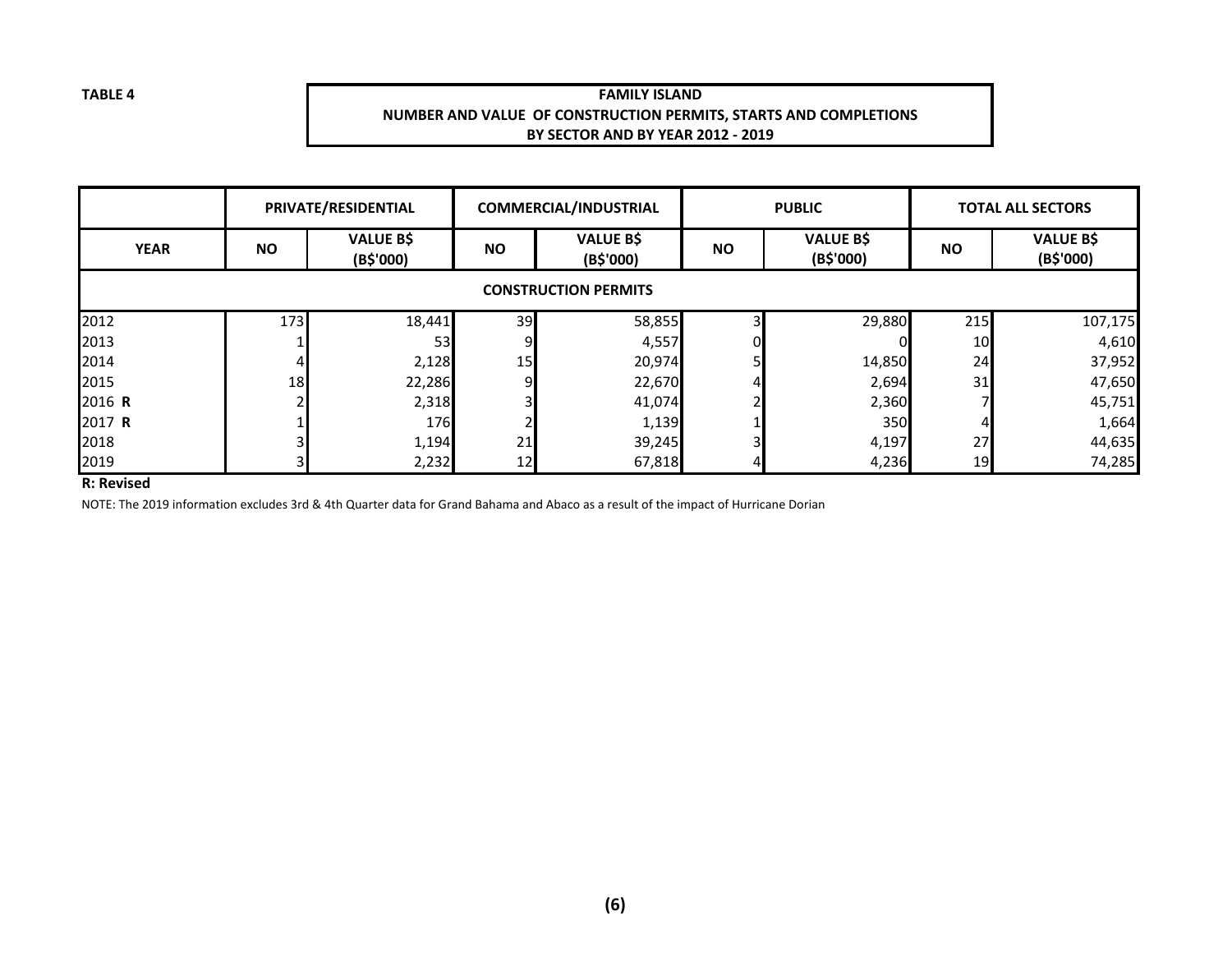#### **NUMBER AND VALUE OF CONSTRUCTION PERMITS BY SECTOR AND BY MONTHALL BAHAMAS 2019**

|                                   | PRIVATE/RESIDENTIAL |                          | <b>COMMERCIAL/INDUSTRIAL</b> |                          |           | <b>PUBLIC</b>    | <b>TOTAL ALL SECTORS</b> |                           |
|-----------------------------------|---------------------|--------------------------|------------------------------|--------------------------|-----------|------------------|--------------------------|---------------------------|
| <b>MONTH</b>                      | <b>NO</b>           | <b>VALUE B\$</b>         | <b>NO</b>                    | <b>VALUE B\$</b>         | <b>NO</b> | <b>VALUE B\$</b> | <b>NO</b>                | <b>VALUE B\$</b>          |
| <b>JANUARY</b>                    | 120                 | 27,775,144               | 44                           | 45,401,782               |           | 1,090,000        | 166                      | 74,266,926                |
| <b>FEBRUARY</b>                   | 84                  | 55,391,720               | 29                           | 23,010,935               |           | 15,000           | 114                      | 78,417,655                |
| <b>MARCH</b>                      | 78                  | 14,891,962               | 19                           | 7,892,061                |           | 2,544,310        | 100                      | 25,328,333                |
| <b>1ST QTR TOTAL</b>              | 282                 | 98,058,826               | 92                           | 76,304,778               | 6         | 3,649,310        | 380                      | 178,012,914               |
| <b>APRIL</b>                      | 114                 | 36,780,983               | 33                           | 2,417,605                |           |                  | 147                      | 39,198,588                |
| <b>MAY</b>                        | 99                  | 22,931,424               | 43                           | 20,485,867               |           | 844,000          | 144                      | 44,261,291                |
| JUNE                              | 127                 | 75,184,611               | 35                           | 10,982,832               | 6         | 1,733,862        | 168                      | 87,901,305                |
| <b>2ND QTR TOTAL</b>              | 340                 | 134,897,018              | 111                          | 33,886,304               | 8         | 2,577,862        | 459                      | 171,361,184               |
|                                   |                     |                          |                              |                          |           |                  |                          |                           |
| JULY                              | 126                 | 32,138,681               | 13                           | 35,351,700               |           | 950,000          | 140                      | 68,440,381                |
| <b>AUGUST</b><br><b>SEPTEMBER</b> | 64<br>52            | 26,259,696               | 22<br>14                     | 136,687,565              |           | 75,000           | 87<br><b>66</b>          | 163,022,261               |
| <b>3RD QTR TOTAL</b>              | 242                 | 28,336,377<br>86,734,754 | 49                           | 6,510,325<br>178,549,590 |           | 1,025,000        | 293                      | 34,846,702<br>266,309,344 |
|                                   |                     |                          |                              |                          |           |                  |                          |                           |
| <b>OCTOBER</b>                    | 75                  | 15,485,145               | 14                           | 31,994,490               |           | 35,000           | 90                       | 47,514,635                |
| <b>NOVEMBER</b>                   | 93                  | 50,086,457               | 20                           | 25,145,500               |           |                  | 113                      | 75,231,957                |
| <b>DECEMBER</b>                   | 53                  | 22,137,890               | 10 <sup>1</sup>              | 43,779,471               |           | 254,925          | 64                       | 66,172,286                |
| <b>4TH QTR TOTAL</b>              | 221                 | 87,709,492               | 44                           | 100,919,461              |           | 289,925          | 267                      | 188,918,878               |
|                                   |                     |                          |                              |                          |           |                  |                          |                           |
| <b>GRAND TOTAL</b>                | 1,085               | 407,400,090              | 296                          | 389,660,133              | 18        | 7,542,097        | 1,399                    | 804,602,320               |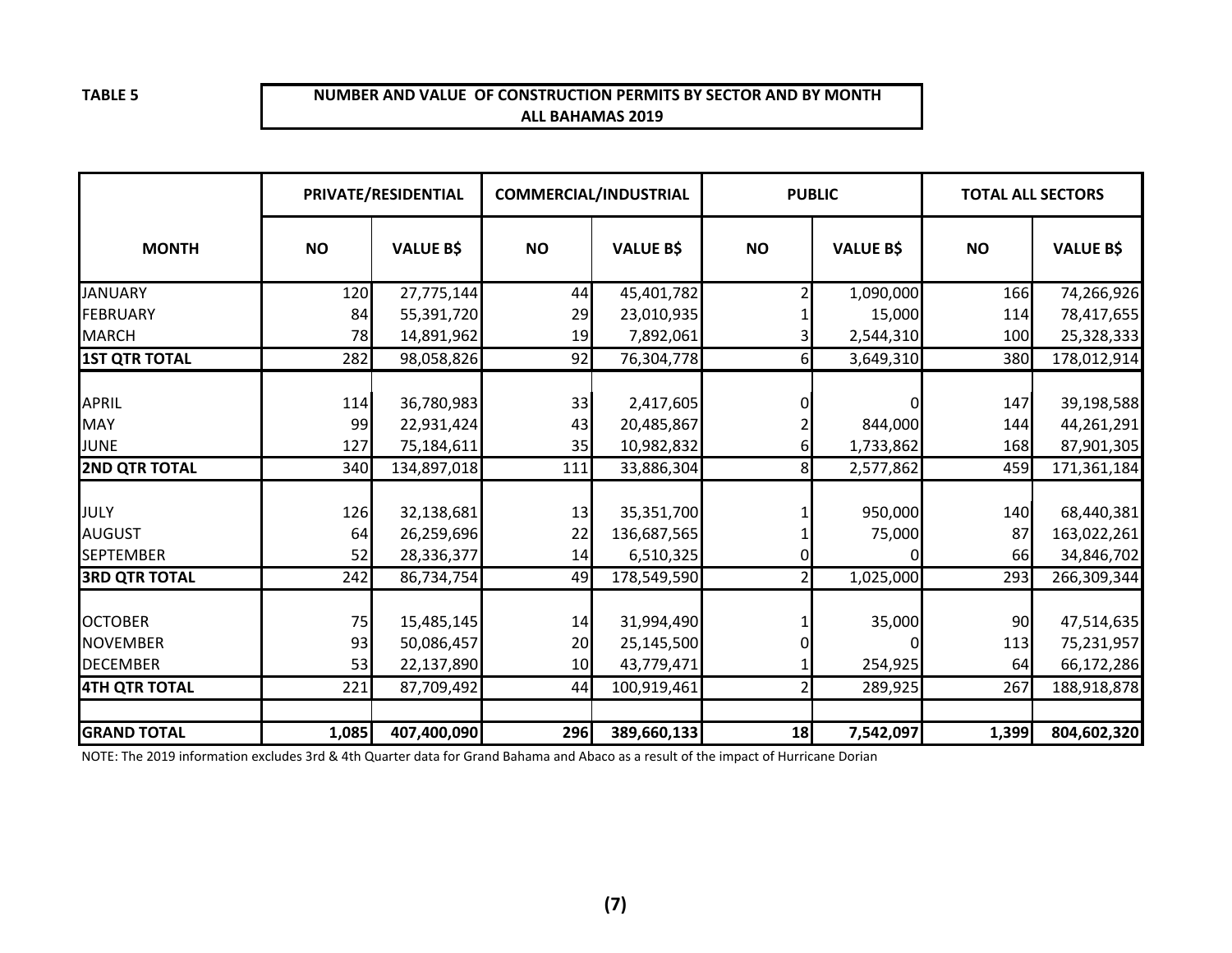## **GRAPH 3**

# **Value of Permits IssuedNEW PROVIDENCE 2019**

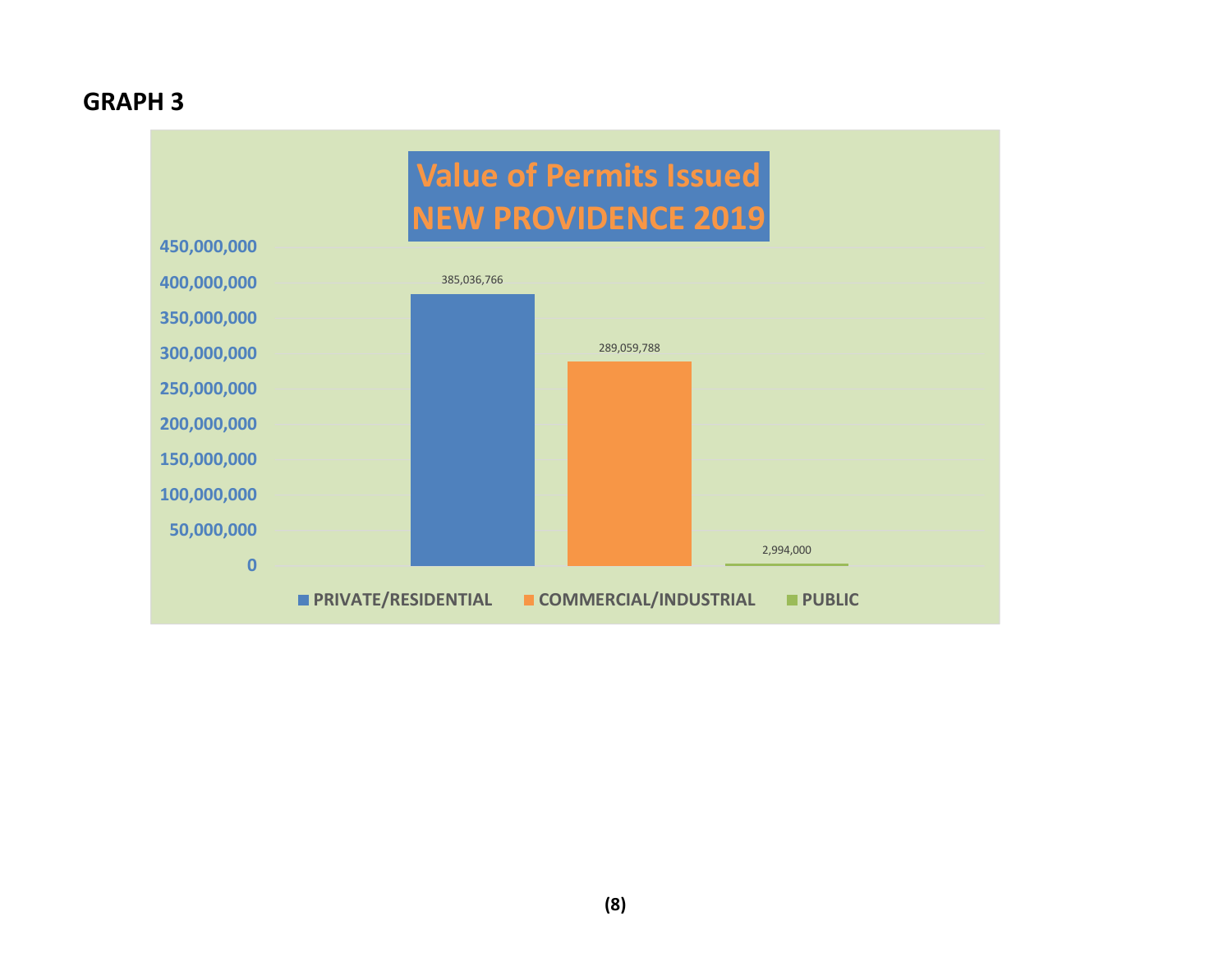#### **NUMBER AND VALUE OF CONSTRUCTION PERMITS BY SECTOR AND BY MONTHNEW PROVIDENCE 2019**

|                      |           | PRIVATE/RESIDENTIAL |           | <b>COMMERCIAL/INDUSTRIAL</b> |           | <b>PUBLIC</b>    |           | <b>TOTAL ALL SECTORS</b> |
|----------------------|-----------|---------------------|-----------|------------------------------|-----------|------------------|-----------|--------------------------|
| <b>MONTH</b>         | <b>NO</b> | <b>VALUE B\$</b>    | <b>NO</b> | <b>VALUE B\$</b>             | <b>NO</b> | <b>VALUE B\$</b> | <b>NO</b> | <b>VALUE B\$</b>         |
| <b>JANUARY</b>       | 106       | 25,571,676          | 32        | 19,789,632                   |           | 1,090,000        | 140       | 46,451,308               |
| <b>FEBRUARY</b>      | 67        | 52,404,220          | 12        | 8,666,350                    |           |                  | 79        | 61,070,570               |
| <b>MARCH</b>         | 61        | 11,580,668          |           | 3,720,280                    |           |                  | 68        | 15,300,948               |
| <b>1ST QTR TOTAL</b> | 234       | 89,556,564          | 51        | 32,176,262                   |           | 1,090,000        | 287       | 122,822,826              |
| APRIL                | 91        | 32,541,601          | 23        | 2,043,805                    |           |                  | 114       | 34,585,406               |
| <b>MAY</b>           | 71        | 18,594,734          | 23        | 16,775,250                   |           | 844,000          | 96        | 36,213,984               |
| <b>JUNE</b>          | 90        | 69,899,621          | 8         | 1,569,920                    |           |                  | 98        | 71,469,541               |
| <b>2ND QTR TOTAL</b> | 252       | 121,035,956         | 54        | 20,388,975                   |           | 844,000          | 308       | 142,268,931              |
| JULY                 | 126       | 32,138,681          | 13        | 35,351,700                   |           | 950,000          | 140       | 68,440,381               |
| <b>AUGUST</b>        | 64        | 26,259,696          | 20        | 136,137,565                  |           | 75,000           | 85        | 162,472,261              |
| <b>SEPTEMBER</b>     | 52        | 28,336,377          | 11        | 6,085,825                    |           |                  | 63        | 34,422,202               |
| <b>3RD QTR TOTAL</b> | 242       | 86,734,754          | 44        | 177,575,090                  |           | 1,025,000        | 288       | 265,334,844              |
| <b>OCTOBER</b>       | 75        | 15,485,145          | 12        | 30,194,490                   |           | 35,000           | 88        | 45,714,635               |
| <b>NOVEMBER</b>      | 93        | 50,086,457          | 19        | 24,945,500                   |           |                  | 112       | 75,031,957               |
| <b>DECEMBER</b>      | 53        | 22,137,890          |           | 3,779,471                    |           |                  | 62        | 25,917,361               |
| <b>4TH QTR TOTAL</b> | 221       | 87,709,492          | 40        | 58,919,461                   |           | 35,000           | 262       | 146,663,953              |
|                      |           |                     |           |                              |           |                  |           |                          |
| <b>GRAND TOTAL</b>   | 949       | 385,036,766         | 189       | 289,059,788                  |           | 2,994,000        | 1,145     | 677,090,554              |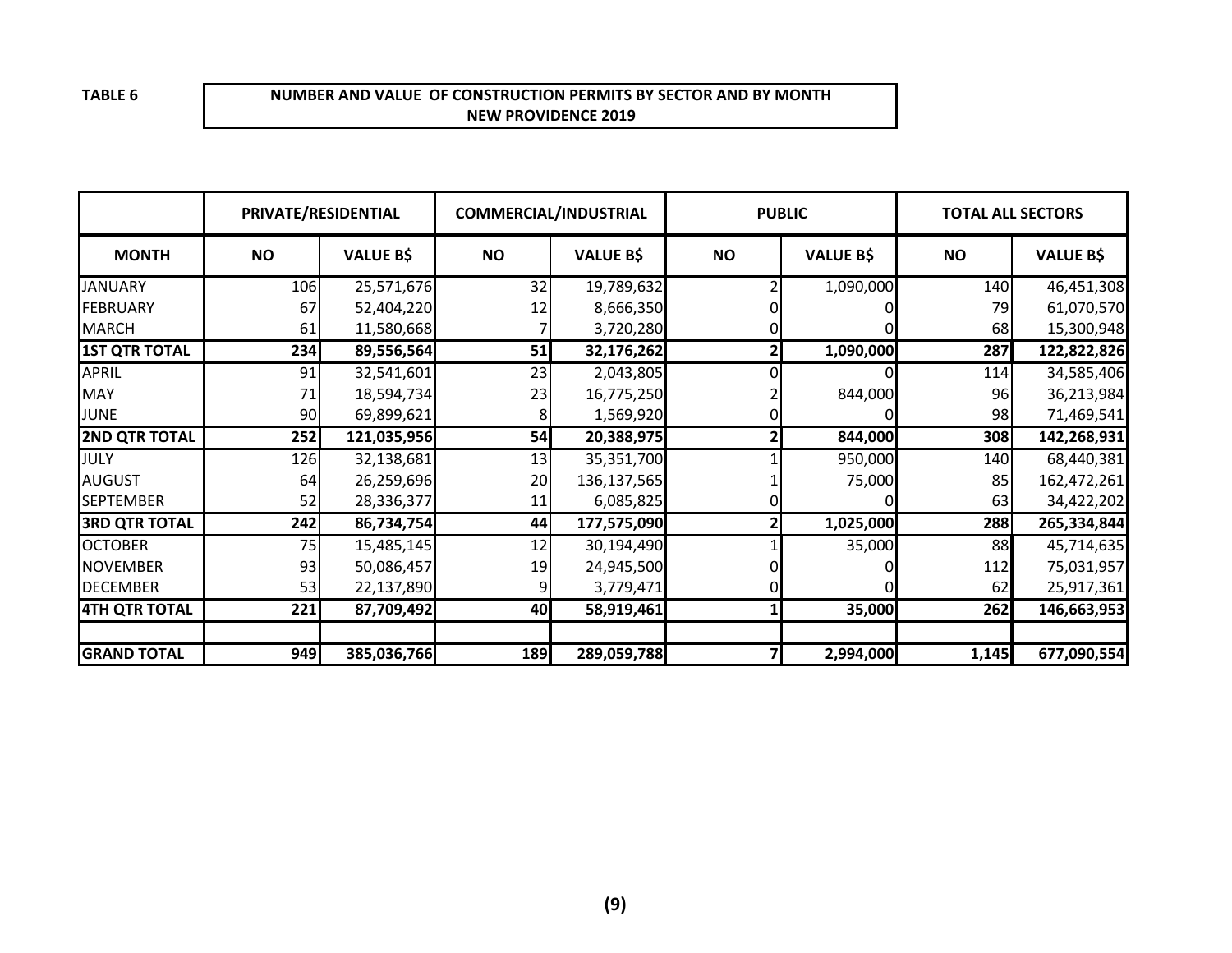## **GRAPH 4**

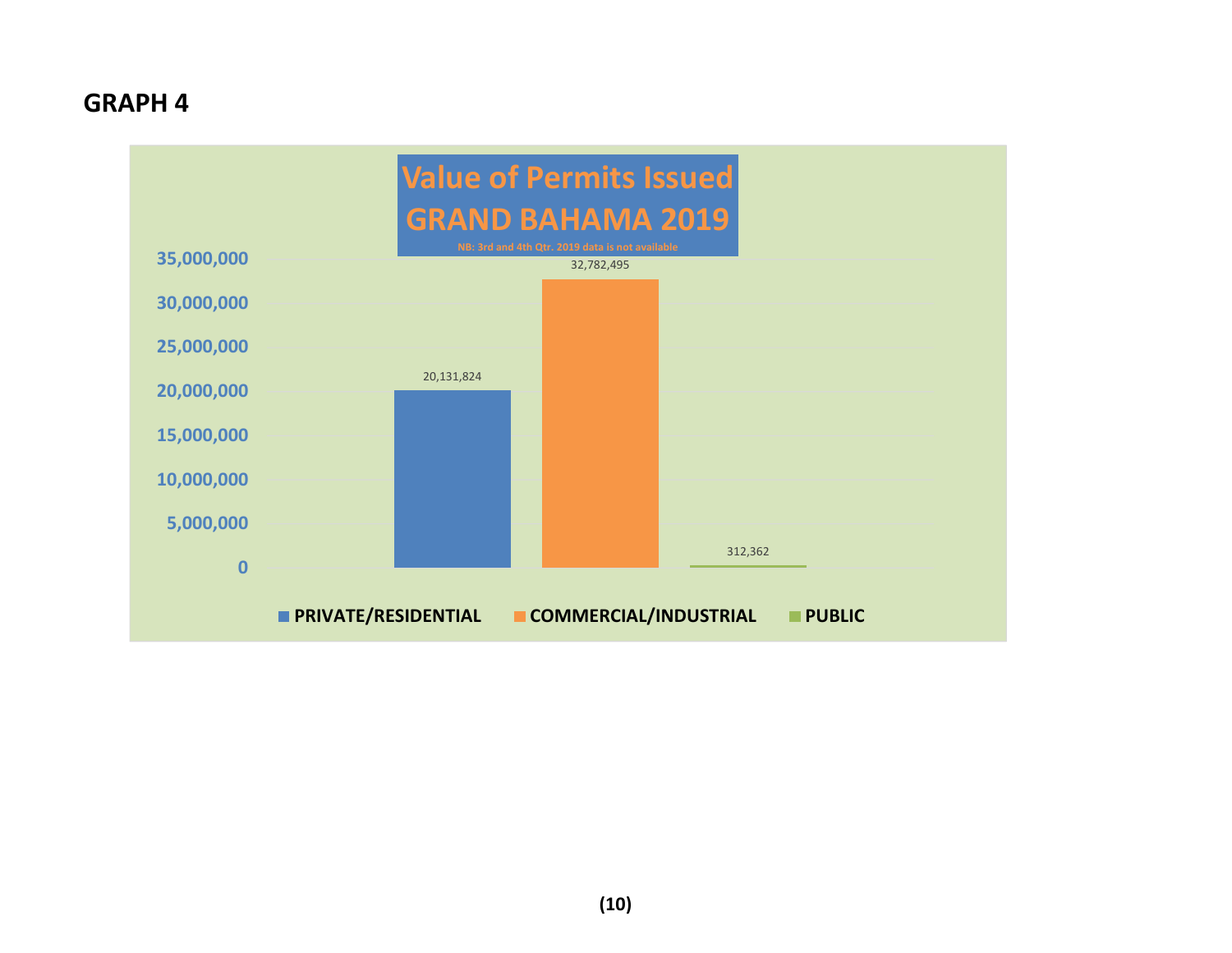## **NUMBER AND VALUE OF CONSTRUCTION PERMITS BY SECTOR AND BY MONTHGRAND BAHAMA 2019**

|                      | PRIVATE/RESIDENTIAL |                  |              | <b>COMMERCIAL/INDUSTRIAL</b> |              | <b>PUBLIC</b>    | <b>TOTAL ALL SECTORS</b> |                  |
|----------------------|---------------------|------------------|--------------|------------------------------|--------------|------------------|--------------------------|------------------|
| <b>MONTH</b>         | <b>NO</b>           | <b>VALUE B\$</b> | <b>NO</b>    | <b>VALUE B\$</b>             | <b>NO</b>    | <b>VALUE B\$</b> | <b>NO</b>                | <b>VALUE B\$</b> |
| <b>JANUARY</b>       | 13                  | 1,107,718        | 10           | 1,113,800                    | $\Omega$     |                  | 23                       | 2,221,518        |
| <b>FEBRUARY</b>      | 17                  | 2,987,500        | 16           | 13,999,585                   |              | 15,000           | 34                       | 17,002,085       |
| <b>MARCH</b>         | 17                  | 3,311,294        | 12           | 4,171,781                    |              | 63,500           | 30                       | 7,546,575        |
| <b>1ST QTR TOTAL</b> | 47                  | 7,406,512        | 38           | 19,285,166                   | 2            | 78,500           | 87                       | 26,770,178       |
| <b>APRIL</b>         | 22                  | 3,143,632        | 10           | 373,800                      | 0            |                  | 32                       | 3,517,432        |
| <b>MAY</b>           | 27                  | 4,296,690        | 20           | 3,710,617                    |              |                  | 47                       | 8,007,307        |
| JUNE                 | 37                  | 5,284,990        | 27           | 9,412,912                    |              | 233,862          | 69                       | 14,931,764       |
| <b>2ND QTR TOTAL</b> | 86                  | 12,725,312       | 57           | 13,497,329                   | 5            | 233,862          | 148                      | 26,456,503       |
| JULY                 |                     |                  | 0            |                              | 0            |                  | Ω                        |                  |
| <b>AUGUST</b>        |                     |                  |              |                              |              |                  |                          |                  |
| <b>SEPTEMBER</b>     |                     |                  |              |                              | 0            | 0                | 0                        |                  |
| <b>3RD QTR TOTAL</b> | 0                   | 0                | 0            | $\mathbf 0$                  | 0            | $\mathbf{0}$     | 0                        | 0                |
| <b>OCTOBER</b>       | 0                   |                  | 0            |                              | 0            |                  | 0                        |                  |
| <b>NOVEMBER</b>      |                     |                  |              |                              |              |                  |                          |                  |
| <b>DECEMBER</b>      | 0                   |                  |              |                              | 0            | 0                | 0                        |                  |
| <b>4TH QTR TOTAL</b> | $\mathbf{0}$        | 0                | $\mathbf{0}$ | $\mathbf{0}$                 | $\mathbf{0}$ | $\mathbf{0}$     | $\mathbf 0$              | 0                |
|                      |                     |                  |              |                              |              |                  |                          |                  |
| <b>GRAND TOTAL</b>   | 133                 | 20,131,824       | 95           | 32,782,495                   |              | 312,362          | 235                      | 53,226,681       |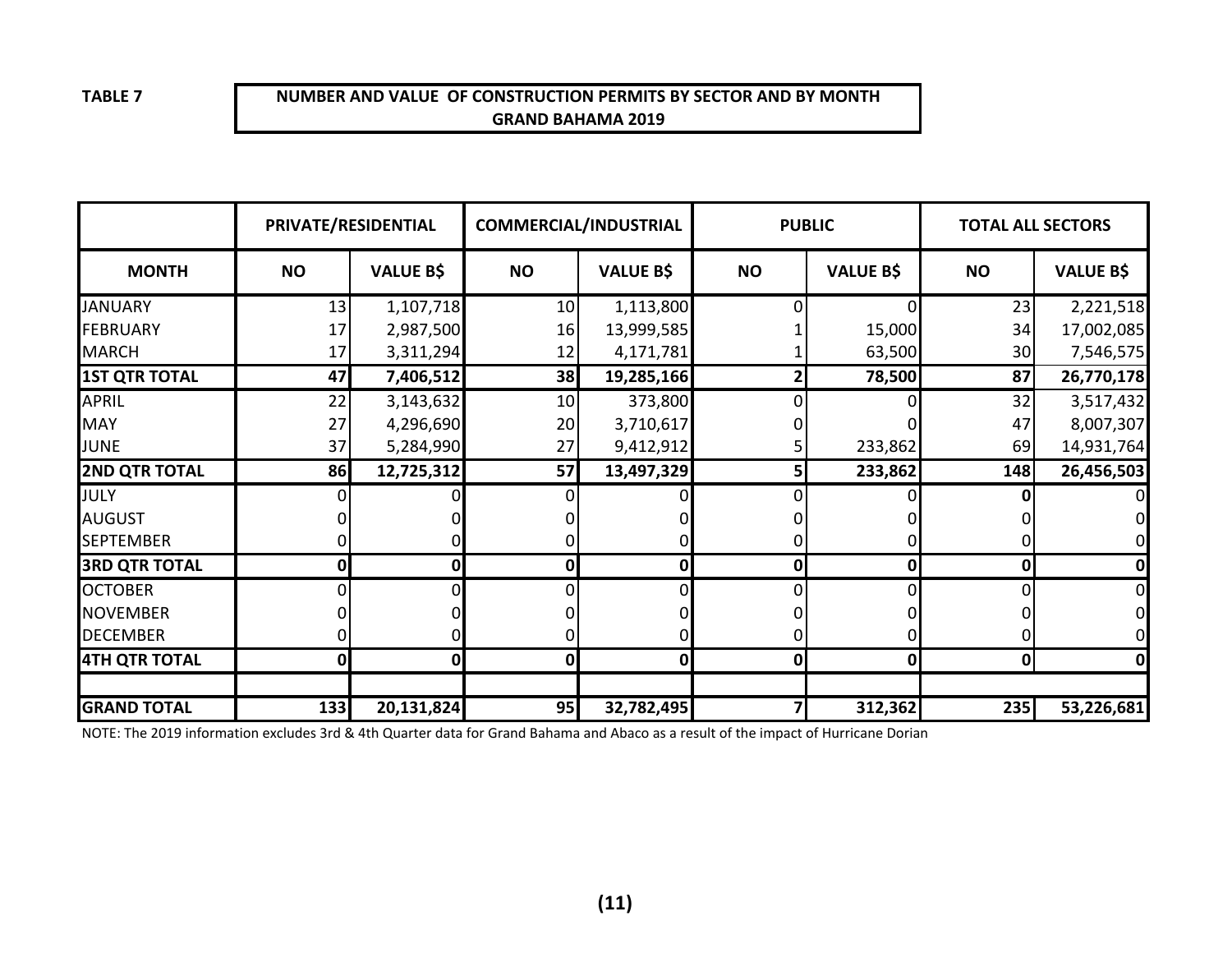#### **NUMBER AND VALUE OF CONSTRUCTION PERMITSBY SECTOR AND BY QUARTERALL BAHAMAS 2019**

|                |                         | PRIVATE/RESIDENTIAL |           | <b>COMMERCIAL/INDUSTRIAL</b> |           | <b>PUBLIC</b>    |           | <b>TOTAL ALL SECTORS</b> |  |  |  |  |
|----------------|-------------------------|---------------------|-----------|------------------------------|-----------|------------------|-----------|--------------------------|--|--|--|--|
| <b>QUARTER</b> | <b>NO</b>               | <b>VALUE B\$</b>    | <b>NO</b> | <b>VALUE B\$</b>             | <b>NO</b> | <b>VALUE B\$</b> | <b>NO</b> | <b>VALUE B\$</b>         |  |  |  |  |
|                | <b>NEW PROVIDENCE</b>   |                     |           |                              |           |                  |           |                          |  |  |  |  |
| 1st QTR        | 234                     | 89,556,564          | 51        | 32,176,262                   |           | 1,090,000        | 287       | 122,822,826              |  |  |  |  |
| 2nd QTR        | 252                     | 121,035,956         | 54        | 20,388,975                   |           | 844,000          | 308       | 142,268,931              |  |  |  |  |
| 3rd QTR        | 242                     | 86,734,754          | 44        | 177,575,090                  |           | 1,025,000        | 288       | 265,334,844              |  |  |  |  |
| 4th QTR        | 221                     | 87,709,492          | 40        | 58,919,461                   |           | 35,000           | 262       | 146,663,953              |  |  |  |  |
| <b>TOTAL</b>   | 949                     | 385,036,766         | 189       | 289,059,788                  | 7         | 2,994,000        | 1,145     | 677,090,554              |  |  |  |  |
|                |                         |                     |           | <b>GRAND BAHAMA</b>          |           |                  |           |                          |  |  |  |  |
| 1st QTR        | 47                      | 7,406,512           | 38        | 19,285,166                   |           | 78,500           | 87        | 26,770,178               |  |  |  |  |
| 2nd QTR        | 86                      | 12,725,312          | 57        | 13,497,329                   |           | 233,862          | 148       | 26,456,503               |  |  |  |  |
| 3rd QTR        | O                       |                     |           |                              |           |                  |           |                          |  |  |  |  |
| 4th QTR        |                         |                     |           |                              |           |                  |           |                          |  |  |  |  |
| <b>TOTAL</b>   | 133                     | 20,131,824          | 95        | 32,782,495                   | 7         | 312,362          | 235       | 53,226,681               |  |  |  |  |
|                |                         |                     |           | <b>FAMILY ISLANDS</b>        |           |                  |           |                          |  |  |  |  |
| 1st QTR        |                         | 1,095,750           |           | 24,843,350                   |           | 2,480,810        | 6         | 28,419,910               |  |  |  |  |
| 2nd QTR        |                         | 1,135,750           |           |                              |           | 1,500,000        |           | 2,635,750                |  |  |  |  |
| 3rd QTR        |                         |                     |           | 974,500                      |           |                  |           | 974,500                  |  |  |  |  |
| 4th QTR        |                         |                     |           | 42,000,000                   |           | 254,925          | 5         | 42,254,925               |  |  |  |  |
| <b>TOTAL</b>   | $\overline{\mathbf{3}}$ | 2,231,500           | 12        | 67,817,850                   | 4         | 4,235,735        | 19        | 74,285,085               |  |  |  |  |
|                |                         |                     |           | <b>TOTAL ALL BAHAMAS</b>     |           |                  |           |                          |  |  |  |  |
| 1st QTR        | 282                     | 98,058,826          | 92        | 76,304,778                   | 6         | 3,649,310        | 380       | 178,012,914              |  |  |  |  |
| 2nd QTR        | 340                     | 134,897,018         | 111       | 33,886,304                   |           | 2,577,862        | 459       | 171,361,184              |  |  |  |  |
| 3rd QTR R      | 242                     | 86,734,754          | 49        | 178,549,590                  |           | 1,025,000        | 293       | 266,309,344              |  |  |  |  |
| 4th QTR        | 221                     | 87,709,492          | 44        | 100,919,461                  |           | 289,925          | 267       | 188,918,878              |  |  |  |  |
| <b>TOTAL</b>   | 1,085                   | 407,400,090         | 296       | 389,660,133                  | 18        | 7,542,097        | 1,399     | 804,602,320              |  |  |  |  |

**R: Revised**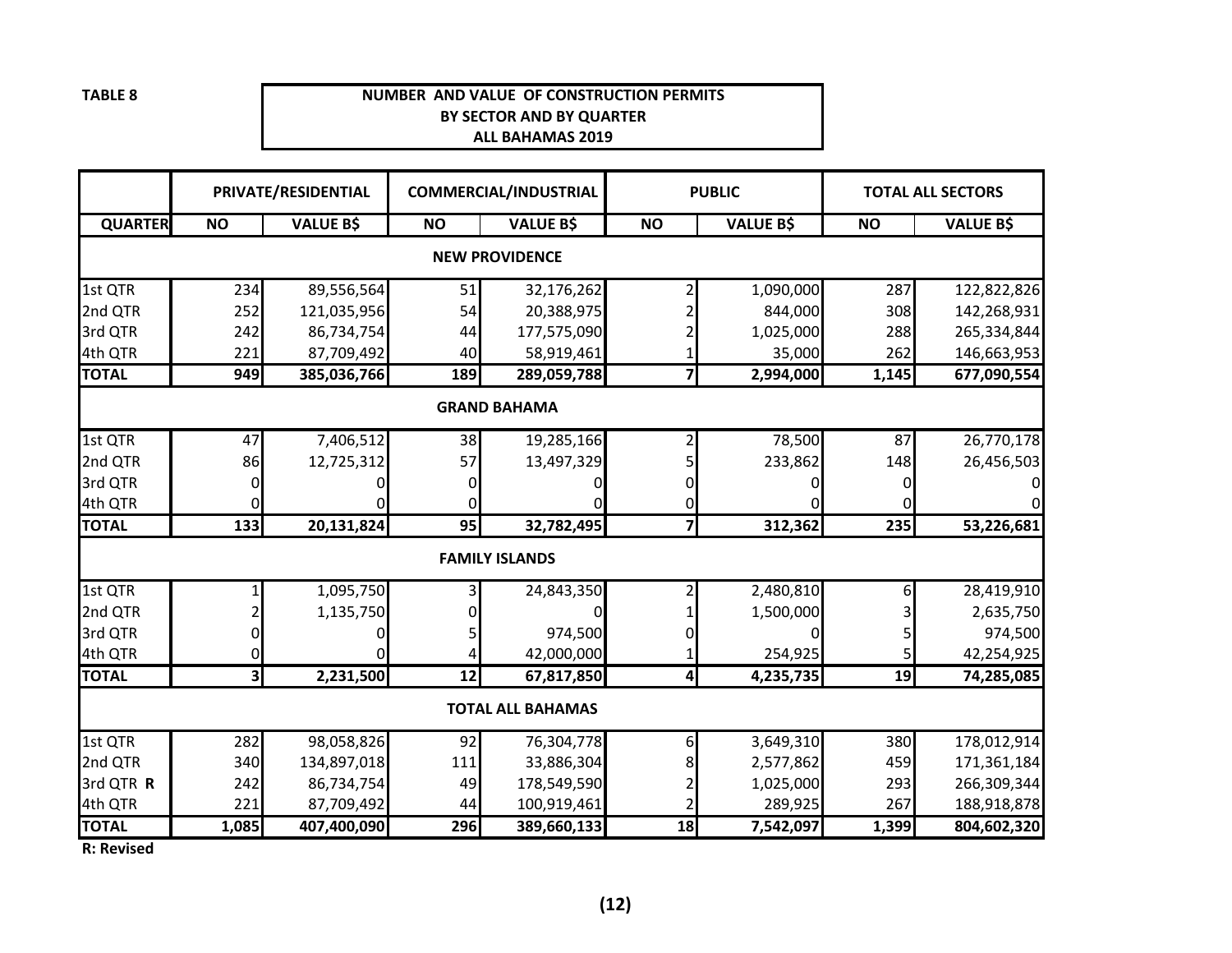## **NUMBER AND VALUE OF CONSTRUCTION STARTSBY SECTOR AND BY QUARTERALL BAHAMAS 2019**

|                       |                     | PRIVATE/RESIDENTIAL |                | <b>COMMERCIAL/INDUSTRIAL</b> | <b>PUBLIC</b>  |                  | <b>TOTAL ALL SECTORS</b> |                  |  |  |  |  |
|-----------------------|---------------------|---------------------|----------------|------------------------------|----------------|------------------|--------------------------|------------------|--|--|--|--|
| <b>QUARTER</b>        | <b>NO</b>           | <b>VALUE B\$</b>    | <b>NO</b>      | <b>VALUE B\$</b>             | <b>NO</b>      | <b>VALUE B\$</b> | <b>NO</b>                | <b>VALUE B\$</b> |  |  |  |  |
| <b>NEW PROVIDENCE</b> |                     |                     |                |                              |                |                  |                          |                  |  |  |  |  |
| 1st QTR               | 70                  | 15,487,739          |                | 1,398,820                    |                | 25,000           | 76                       | 16,911,559       |  |  |  |  |
| 2nd QTR               | 72                  | 22,961,497          | 10             | 7,248,640                    |                | 1,031,594        | 83                       | 31,241,731       |  |  |  |  |
| 3rd QTR               | 70                  | 16,828,140          |                | 3,009,381                    |                |                  | 75                       | 19,837,521       |  |  |  |  |
| 4th QTR               | 40                  | 9,497,333           | 6              | 3,787,915                    |                |                  | 46                       | 13,285,248       |  |  |  |  |
| <b>TOTAL</b>          | 252                 | 64,774,709          | 26             | 15,444,756                   | $\mathbf{2}$   | 1,056,594        | 280                      | 81,276,059       |  |  |  |  |
|                       | <b>GRAND BAHAMA</b> |                     |                |                              |                |                  |                          |                  |  |  |  |  |
| 1st QTR               | 20                  | 3,454,698           |                | 1,750,000                    |                | 0                | 23                       | 5,204,698        |  |  |  |  |
| 2nd QTR               | 34                  | 7,947,008           |                | 2,194,000                    |                | 21,000           | 43                       | 10,162,008       |  |  |  |  |
| 3rd QTR               |                     |                     |                |                              |                |                  |                          | 01               |  |  |  |  |
| 4th QTR               |                     |                     | 0              |                              |                |                  |                          | $\overline{O}$   |  |  |  |  |
| <b>TOTAL</b>          | 54                  | 11,401,706          | 9 <sub>l</sub> | 3,944,000                    | 3 <sup>1</sup> | 21,000           | 66                       | 15,366,706       |  |  |  |  |
|                       |                     |                     |                | <b>TOTAL ALL BAHAMAS</b>     |                |                  |                          |                  |  |  |  |  |
| 1st QTR               | 90                  | 18,942,437          | 8              | 3,148,820                    |                | 25,000           | 99                       | 22,116,257       |  |  |  |  |
| 2nd QTR               | 106                 | 30,908,505          | 16             | 9,442,640                    |                | 1,052,594        | 126                      | 41,403,739       |  |  |  |  |
| 3rd QTR R             | 70                  | 16,828,140          |                | 3,009,381                    |                |                  | 75                       | 19,837,521       |  |  |  |  |
| 4th QTR               | 40                  | 9,497,333           | 61             | 3,787,915                    |                |                  | 46                       | 13,285,248       |  |  |  |  |
| <b>TOTAL</b>          | 306                 | 76,176,415          | 35             | 19,388,756                   | 5              | 1,077,594        | 346                      | 96,642,765       |  |  |  |  |

**R: Revised**

NOTE: The 2019 information excludes 3rd & 4th Quarter data for Grand Bahama and Abaco as a result of the impact of Hurricane Dorian

**TABLE 9**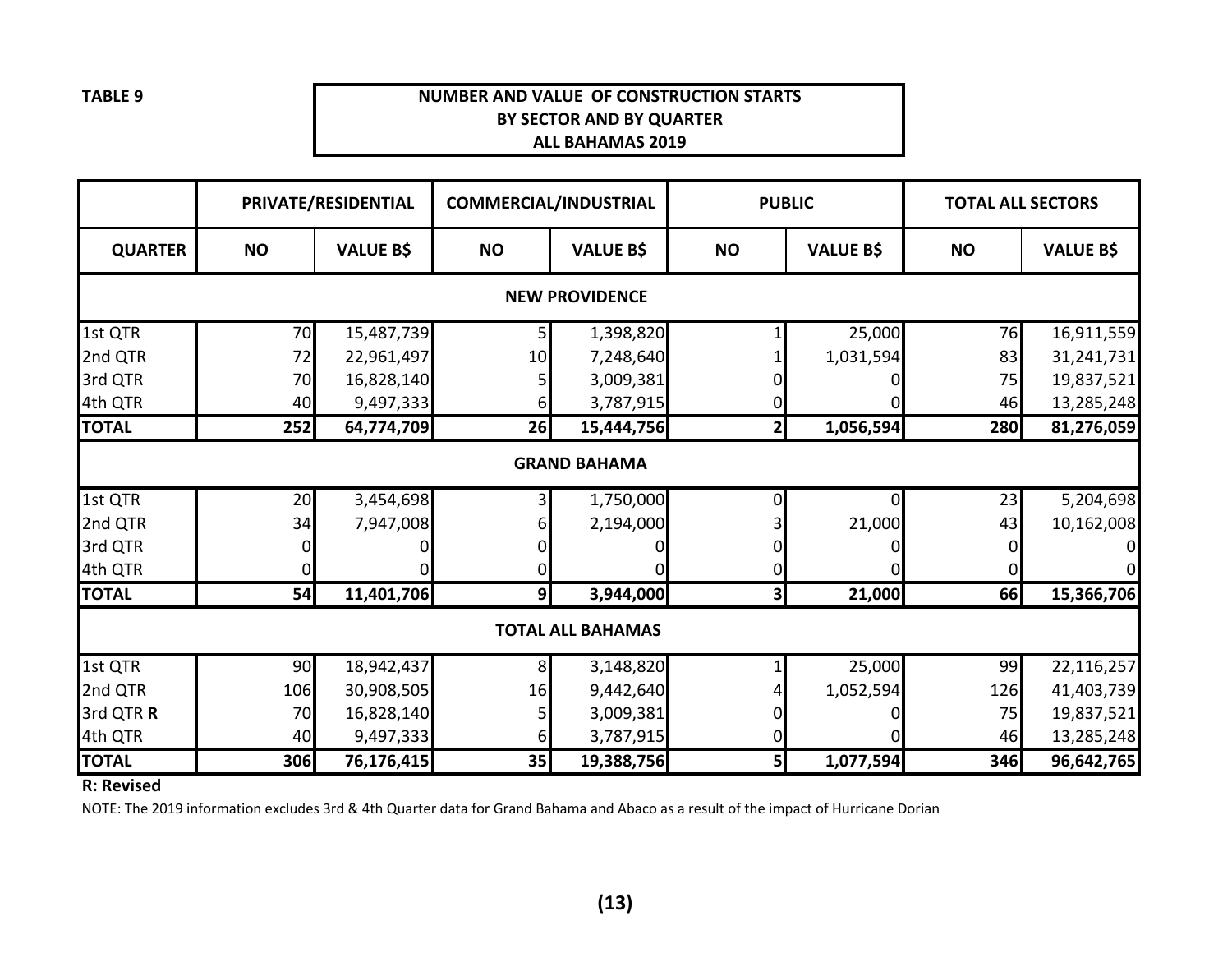#### **NUMBER AND VALUE OF CONSTRUCTION COMPLETIONSBY SECTOR AND BY QUARTER ALL BAHAMAS 2019**

|                |                       | PRIVATE/RESIDENTIAL |           | <b>COMMERCIAL/INDUSTRIAL</b> | <b>PUBLIC</b> |                  | <b>TOTAL ALL SECTORS</b> |                  |  |  |  |  |
|----------------|-----------------------|---------------------|-----------|------------------------------|---------------|------------------|--------------------------|------------------|--|--|--|--|
| <b>QUARTER</b> | <b>NO</b>             | <b>VALUE B\$</b>    | <b>NO</b> | <b>VALUE B\$</b>             | <b>NO</b>     | <b>VALUE B\$</b> | <b>NO</b>                | <b>VALUE B\$</b> |  |  |  |  |
|                | <b>NEW PROVIDENCE</b> |                     |           |                              |               |                  |                          |                  |  |  |  |  |
| 1st QTR        | 72                    | 20,119,066          | 15        | 8,475,750                    |               | 9,312,090        | 88                       | 37,906,906       |  |  |  |  |
| 2nd QTR        | 119                   | 49,157,532          | 13        | 1,913,575                    |               |                  | 132                      | 51,071,107       |  |  |  |  |
| 3rd QTR        | 86                    | 20,064,632          |           | 4,385,532                    |               |                  | 95                       | 24,450,164       |  |  |  |  |
| 4th QTR        | 106                   | 37,436,425          | 16        | 34,188,930                   |               |                  | 122                      | 71,625,355       |  |  |  |  |
| <b>TOTAL</b>   | 383                   | 126,777,655         | 53        | 48,963,787                   |               | 9,312,090        | 437                      | 185,053,532      |  |  |  |  |
|                |                       |                     |           | <b>GRAND BAHAMA</b>          |               |                  |                          |                  |  |  |  |  |
| 1st QTR        | 17                    | 3,136,400           |           | 291,465                      |               | 0                | 25                       | 3,427,865        |  |  |  |  |
| 2nd QTR        | 26                    | 4,011,631           | 17        | 2,600,012                    |               |                  | 43                       | 6,611,643        |  |  |  |  |
| 3rd QTR        |                       |                     |           |                              |               |                  |                          |                  |  |  |  |  |
| 4th QTR        |                       |                     |           |                              |               |                  |                          |                  |  |  |  |  |
| <b>TOTAL</b>   | 43                    | 7,148,031           | 25        | 2,891,477                    | $\mathbf{0}$  | 0                | 68                       | 10,039,508       |  |  |  |  |
|                |                       |                     |           | <b>TOTAL ALL BAHAMAS</b>     |               |                  |                          |                  |  |  |  |  |
| 1st QTR        | 89                    | 23,255,466          | 23        | 8,767,215                    |               | 9,312,090        | 113                      | 41,334,771       |  |  |  |  |
| 2nd QTR        | 145                   | 53,169,163          | 30        | 4,513,587                    |               |                  | 175                      | 57,682,750       |  |  |  |  |
| 3rd QTR R      | 86                    | 20,064,632          |           | 4,385,532                    |               |                  | 95                       | 24,450,164       |  |  |  |  |
| 4th QTR        | 106                   | 37,436,425          | 16        | 34,188,930                   |               |                  | 122                      | 71,625,355       |  |  |  |  |
| <b>TOTAL</b>   | 426                   | 133,925,686         | 78        | 51,855,264                   |               | 9,312,090        | 505                      | 195,093,040      |  |  |  |  |

**R: Revised**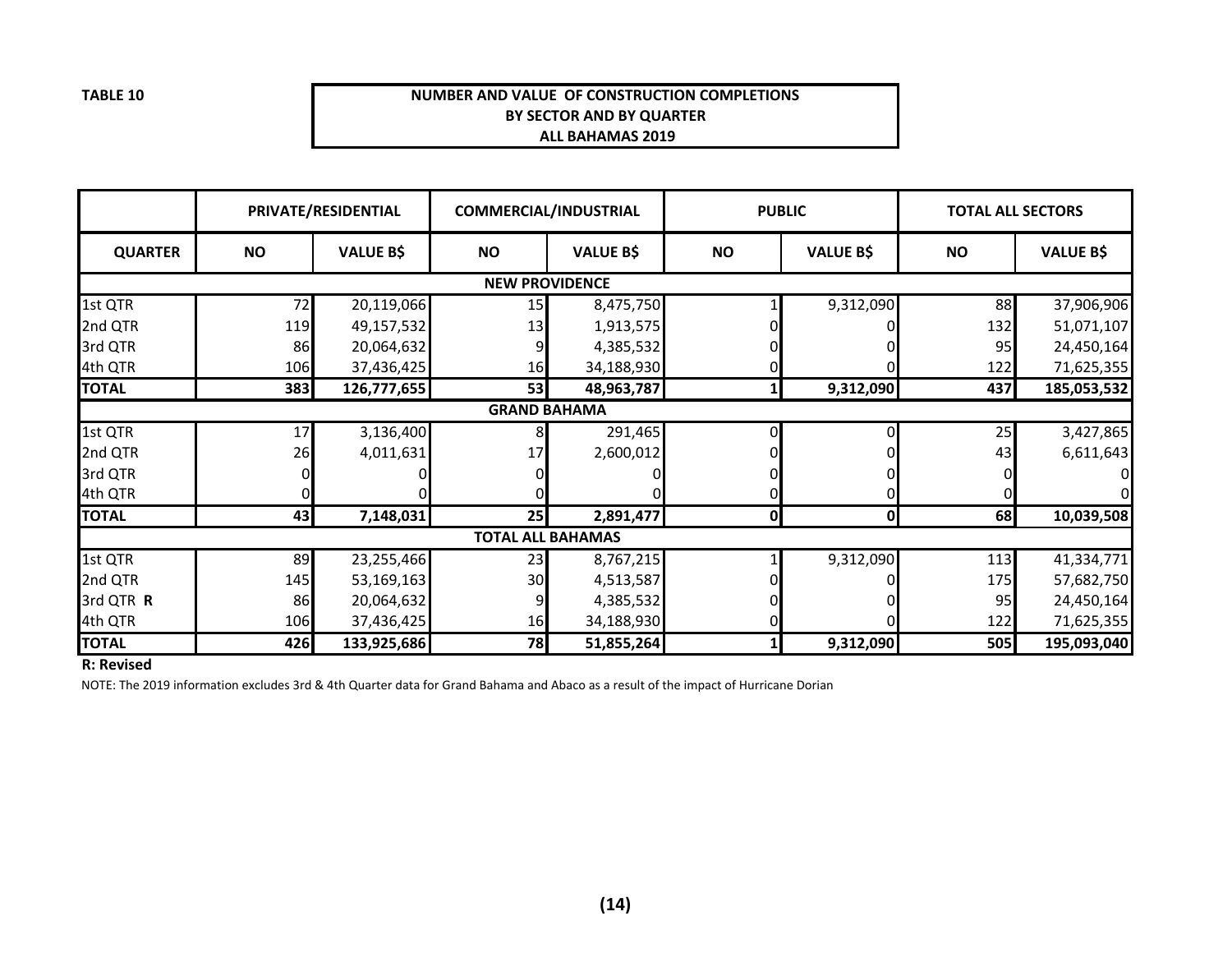#### **ALL BAHAMAS COMPARISON 1ST QUARTER 2019 - 1ST QUARTER 2018NUMBER AND VALUE OF CONSTRUCTION PERMITS, STARTS AND COMPLETIONS**

|                     |                             | PRIVATE/RESIDENTIAL | <b>COMMERCIAL/INDUSTRIAL</b> |                                 | <b>PUBLIC</b> |                  | <b>TOTAL ALL SECTORS</b> |                  |  |  |  |  |
|---------------------|-----------------------------|---------------------|------------------------------|---------------------------------|---------------|------------------|--------------------------|------------------|--|--|--|--|
| <b>QUARTER</b>      | <b>NO</b>                   | <b>VALUE B\$</b>    | <b>NO</b>                    | <b>VALUE B\$</b>                | <b>NO</b>     | <b>VALUE B\$</b> | <b>NO</b>                | <b>VALUE B\$</b> |  |  |  |  |
|                     | <b>CONSTRUCTION PERMITS</b> |                     |                              |                                 |               |                  |                          |                  |  |  |  |  |
| 1ST QTR 2019        | 282                         | 98,058,826          | 92                           | 76,304,778                      |               | 3,649,310        | 380                      | 178,012,914      |  |  |  |  |
| <b>1ST QTR 2018</b> | 234                         | 71,898,413          | 105                          | 61,230,752                      |               | 18,761,190       | 342                      | 151,890,355      |  |  |  |  |
| <b>DIFFERENCE</b>   | 48                          | 26,160,413          | $-13$                        | 15,074,026                      |               | $-15,111,880$    | 38                       | 26,122,559       |  |  |  |  |
| % CHANGE            | 21%                         | 36%                 | $-12%$                       | 25%                             | 100%          | $-81%$           | 11%                      | 17%              |  |  |  |  |
|                     |                             |                     | <b>CONSTRUCTION STARTS</b>   |                                 |               |                  |                          |                  |  |  |  |  |
| 1ST QTR 2019        | 90                          | 18,942,437          | 8                            | 3,148,820                       |               | 25,000           | 99                       | 22,116,257       |  |  |  |  |
| <b>1ST QTR 2018</b> | 83                          | 20,823,519          | 14                           | 4,506,812                       |               | 0                | 97                       | 25,330,331       |  |  |  |  |
| <b>DIFFERENCE</b>   |                             | $-1,881,082$        | -6                           | $-1,357,992$                    |               | 25,000           |                          | $-3,214,074$     |  |  |  |  |
| % CHANGE            | 8%                          | $-9%$               | $-43%$                       | $-30%$                          | $\ast$        | *                | 2%                       | $-13%$           |  |  |  |  |
|                     |                             |                     |                              | <b>CONSTRUCTION COMPLETIONS</b> |               |                  |                          |                  |  |  |  |  |
| 1ST QTR 2019        | 89                          | 23,255,466          | 23                           | 8,767,215                       |               | 9,312,090        | 113                      | 41,334,771       |  |  |  |  |
| 1ST QTR 2018        | 108                         | 47,478,786          | 35                           | 58,270,752                      |               |                  | 143                      | 105,749,538      |  |  |  |  |
| <b>DIFFERENCE</b>   | $-19$                       | $-24,223,320$       | $-12$                        | $-49,503,537$                   |               | 9,312,090        | $-30$                    | $-64,414,767$    |  |  |  |  |
| % CHANGE            | $-18%$                      | $-51%$              | $-34%$                       | $-85%$                          | $\ast$        |                  | $-21%$                   | $-61%$           |  |  |  |  |

**\* : Represents the impossibility of dividing by zero.**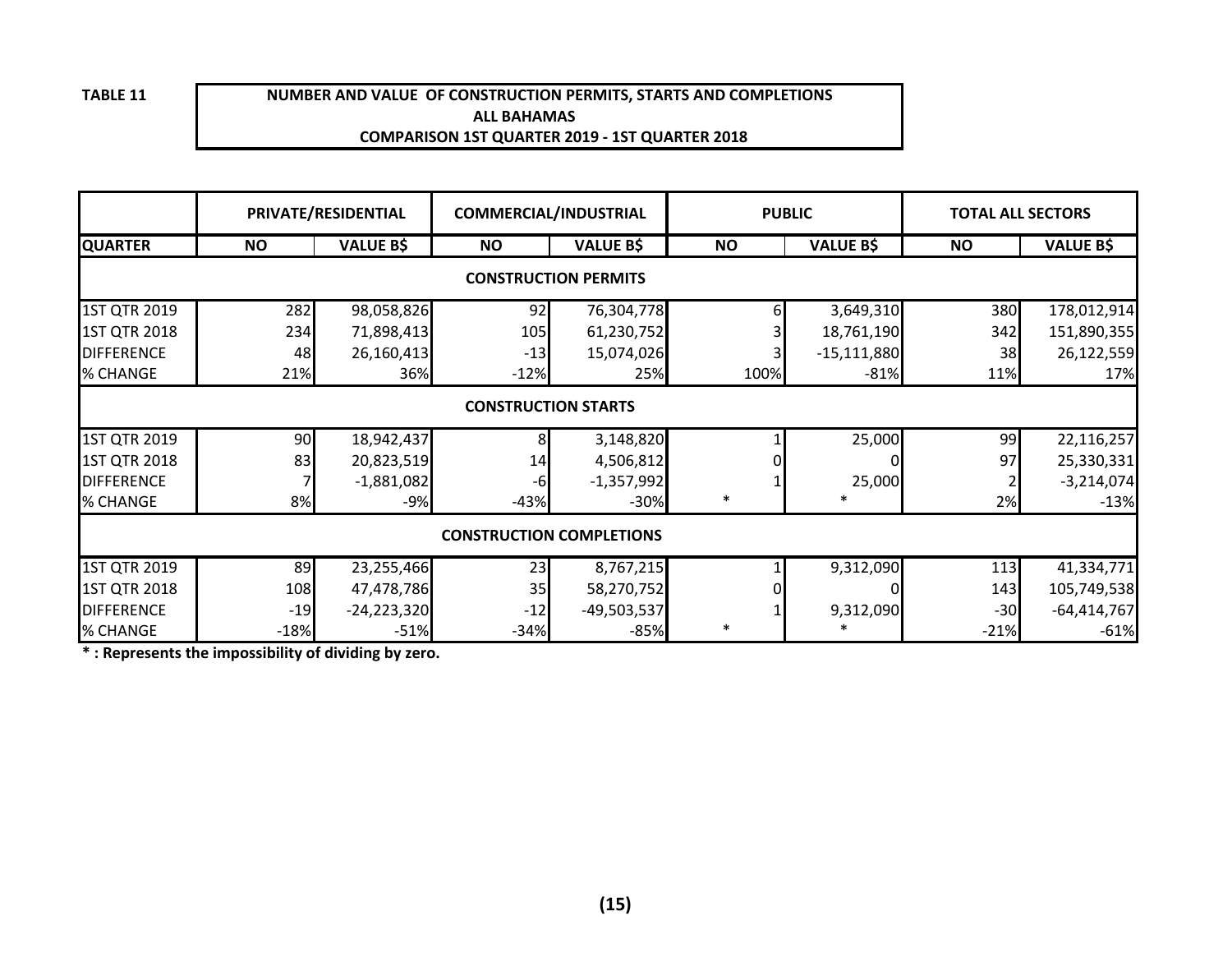## **NUMBER AND VALUE OF CONSTRUCTION PERMITS, STARTS AND COMPLETIONS ALL BAHAMASCOMPARISON 2ND QUARTER 2019 - 2ND QUARTER 2018**

|                     |           | PRIVATE/RESIDENTIAL | <b>COMMERCIAL/INDUSTRIAL</b>    |                             |           | <b>PUBLIC</b>    | <b>TOTAL ALL SECTORS</b> |                  |
|---------------------|-----------|---------------------|---------------------------------|-----------------------------|-----------|------------------|--------------------------|------------------|
|                     | <b>NO</b> | <b>VALUE B\$</b>    | <b>NO</b>                       | <b>VALUE B\$</b>            | <b>NO</b> | <b>VALUE B\$</b> | <b>NO</b>                | <b>VALUE B\$</b> |
|                     |           |                     |                                 | <b>CONSTRUCTION PERMITS</b> |           |                  |                          |                  |
| <b>2ND QTR 2019</b> | 340       | 134,897,018         | 111                             | 33,886,304                  | 8         | 2,577,862        | 459                      | 171,361,184      |
| <b>2ND QTR 2018</b> | 292       | 142,747,637         | 92                              | 46,169,273                  |           | 10,018,514       | 391                      | 198,935,424      |
| <b>DIFFERENCE</b>   | 48        | $-7,850,619$        | 19                              | $-12,282,969$               |           | $-7,440,652$     | 68                       | $-27,574,240$    |
| % CHANGE            | 16%       | $-5%$               | 21%                             | $-27%$                      | 14%       | $-74%$           | 17%                      | $-14%$           |
|                     |           |                     |                                 | <b>CONSTRUCTION STARTS</b>  |           |                  |                          |                  |
| <b>2ND QTR 2019</b> | 106       | 30,908,505          | 16                              | 9,442,640                   |           | 1,052,594        | 126                      | 41,403,739       |
| <b>2ND QTR 2018</b> | 83        | 24, 217, 187        | 12                              | 12,330,193                  |           | 0                | 95                       | 36,547,380       |
| <b>DIFFERENCE</b>   | 23        | 6,691,318           |                                 | $-2,887,553$                |           | 1,052,594        | 31                       | 4,856,359        |
| % CHANGE            | 28%       | 28%                 | 33%                             | $-23%$                      | $\ast$    |                  | 33%                      | 13%              |
|                     |           |                     | <b>CONSTRUCTION COMPLETIONS</b> |                             |           |                  |                          |                  |
| <b>2ND QTR 2019</b> | 145       | 53,169,163          | 30                              | 4,513,587                   | 0         | Οl               | 175                      | 57,682,750       |
| <b>2ND QTR 2018</b> | 126       | 35,212,175          | 22                              | 27,568,755                  |           | 0                | 148                      | 62,780,930       |
| <b>DIFFERENCE</b>   | 19        | 17,956,988          | 8                               | $-23,055,168$               | 0         | $\overline{0}$   | 27                       | $-5,098,180$     |
| % CHANGE            | 15%       | 51%                 | 36%                             | $-84%$                      | $\ast$    | $\ast$           | 18%                      | $-8%$            |

**\* : Represents the impossibility of dividing by zero.**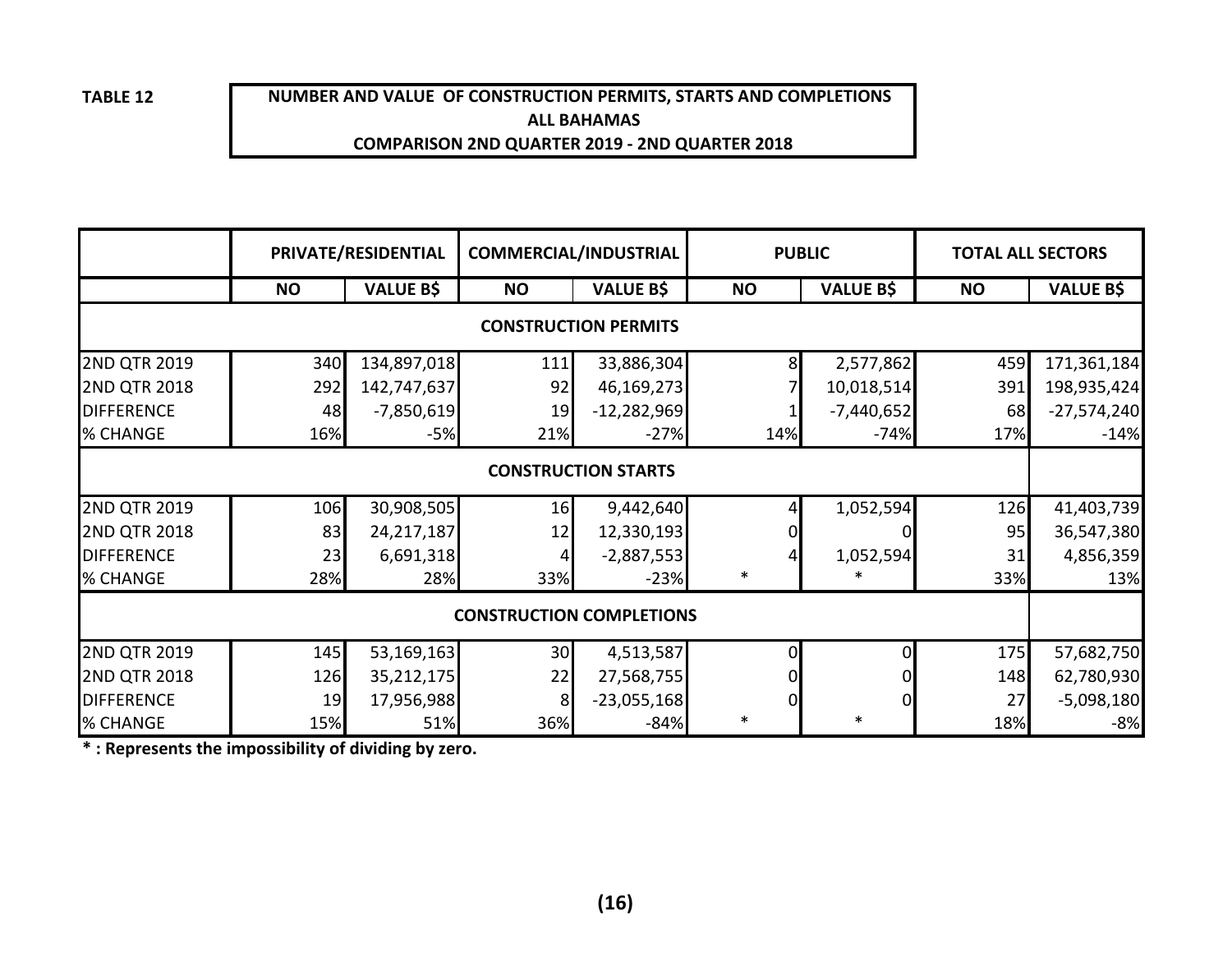#### **NUMBER AND VALUE OF CONSTRUCTION PERMITS, STARTS AND COMPLETIONSALL BAHAMASCOMPARISON 2ND QUARTER 2019 - 1ST QUARTER 2019**

|                     |           | PRIVATE/RESIDENTIAL |           | <b>COMMERCIAL/INDUSTRIAL</b>    |           | <b>PUBLIC</b>    | <b>TOTAL ALL SECTORS</b> |                  |
|---------------------|-----------|---------------------|-----------|---------------------------------|-----------|------------------|--------------------------|------------------|
|                     | <b>NO</b> | <b>VALUE B\$</b>    | <b>NO</b> | <b>VALUE B\$</b>                | <b>NO</b> | <b>VALUE B\$</b> | <b>NO</b>                | <b>VALUE B\$</b> |
|                     |           |                     |           | <b>CONSTRUCTION PERMITS</b>     |           |                  |                          |                  |
| 2ND QTR 2019        | 340       | 134,897,018         | 111       | 33,886,304                      |           | 2,577,862        | 459                      | 171,361,184      |
| <b>1ST QTR 2019</b> | 282       | 98,058,826          | 92        | 76,304,778                      |           | 3,649,310        | 380                      | 178,012,914      |
| <b>DIFFERENCE</b>   | 58        | 36,838,192          | 19        | $-42,418,474$                   |           | $-1,071,448$     | 79                       | $-6,651,730$     |
| % CHANGE            | 21%       | 38%                 | 21%       | $-56%$                          | 33%       | $-29%$           | 21%                      | $-4%$            |
|                     |           |                     |           | <b>CONSTRUCTION STARTS</b>      |           |                  |                          |                  |
| 2ND QTR 2019        | 106       | 30,908,505          | 16        | 9,442,640                       |           | 1,052,594        | 126                      | 41,403,739       |
| 1ST QTR 2019        | 90        | 18,942,437          |           | 3,148,820                       |           | 25,000           | 99                       | 22,116,257       |
| <b>DIFFERENCE</b>   | 16        | 11,966,068          | 8         | 6,293,820                       |           | 1,027,594        | 27                       | 19,287,482       |
| % CHANGE            | 18%       | 63%                 | 100%      | 200%                            | 300%      | 4110%            | 27%                      | 87%              |
|                     |           |                     |           | <b>CONSTRUCTION COMPLETIONS</b> |           |                  |                          |                  |
| 2ND QTR 2019        | 145       | 53,169,163          | 30        | 4,513,587                       |           |                  | 175                      | 57,682,750       |
| 1ST QTR 2019        | 89        | 23,255,466          | 23        | 8,767,215                       |           | 9,312,090        | 113                      | 41,334,771       |
| <b>DIFFERENCE</b>   | 56        | 29,913,697          |           | $-4,253,628$                    |           | $-9,312,090$     | 62                       | 16,347,979       |
| % CHANGE            | 63%       | 129%                | 30%       | $-49%$                          | $-100%$   | $-100%$          | 55%                      | 40%              |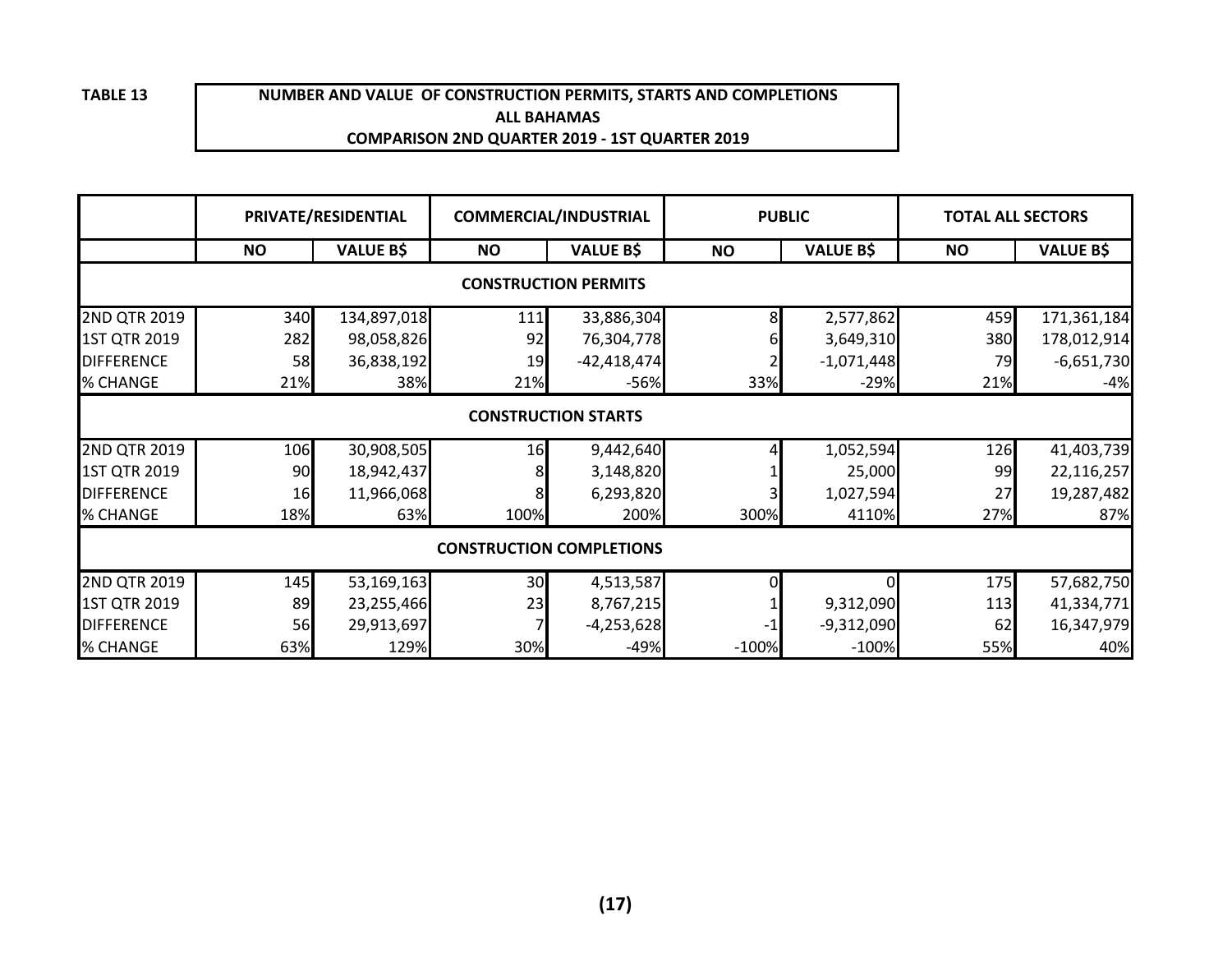**Table 14**

#### **NUMBER AND VALUE OF CONSTRUCTION PERMITS, STARTS AND COMPLETIONSALL BAHAMASCOMPARISON 3RD QUARTER 2018 - 3RD QUARTER 2019**

|                   |           | PRIVATE/RESIDENTIAL | <b>COMMERCIAL/INDUSTRIAL</b>    |                             |         | <b>PUBLIC</b>    | <b>TOTAL ALL SECTORS</b> |                  |
|-------------------|-----------|---------------------|---------------------------------|-----------------------------|---------|------------------|--------------------------|------------------|
| <b>QUARTER</b>    | <b>NO</b> | <b>VALUE B\$</b>    | <b>NO</b>                       | <b>VALUE B\$</b>            | ΝO      | <b>VALUE B\$</b> | <b>NO</b>                | <b>VALUE B\$</b> |
|                   |           |                     |                                 | <b>CONSTRUCTION PERMITS</b> |         |                  |                          |                  |
| 3RD QTR 2019      | 242       | 86,734,754          | 49                              | 178,549,590                 |         | 1,025,000        | 293                      | 266,309,344      |
| 3RD QTR 2018 R    | 291       | 72,727,096          | 112                             | 45,993,513                  |         | 70,000           | 413                      | 118,790,609      |
| <b>DIFFERENCE</b> | $-49$     | 14,007,658          | $-63$                           | 132,556,077                 | -8      | 955,000          | $-120$                   | 147,518,735      |
| % CHANGE          | $-17%$    | 19%                 | $-56%$                          | 288%                        | $-80%$  | 1364%            | $-29%$                   | 124%             |
|                   |           |                     |                                 | <b>CONSTRUCTION STARTS</b>  |         |                  |                          |                  |
| 3RD QTR 2019      | 70        | 16,828,140          |                                 | 3,009,381                   |         |                  | 75                       | 19,837,521       |
| 3RD QTR 2018 R    | 103       | 28,499,042          | 12                              | 4,288,190                   |         | 56,000           | 123                      | 32,843,232       |
| <b>DIFFERENCE</b> | $-33$     | $-11,670,902$       |                                 | $-1,278,809$                | -8      | $-56,000$        | $-48$                    | $-13,005,711$    |
| % CHANGE          | $-32%$    | $-41%$              | $-58%$                          | $-30%$                      | $-100%$ | $-100%$          | $-39%$                   | $-40%$           |
|                   |           |                     | <b>CONSTRUCTION COMPLETIONS</b> |                             |         |                  |                          |                  |
| 3RD QTR 2019      | 86        | 20,064,632          |                                 | 4,385,532                   |         |                  | 95                       | 24,450,164       |
| 3RD QTR 2018 R    | 145       | 36,875,264          | 35                              | 15,596,425                  | 12      | 2,919,010        | 192                      | 55,390,699       |
| <b>DIFFERENCE</b> | $-59$     | $-16,810,632$       | $-26$                           | $-11,210,893$               | $-12$   | $-2,919,010$     | $-97$                    | $-30,940,535$    |
| % CHANGE          | $-41%$    | $-46%$              | $-74%$                          | $-72%$                      | $-100%$ | $-100%$          | $-51%$                   | $-56%$           |

**R: Revised**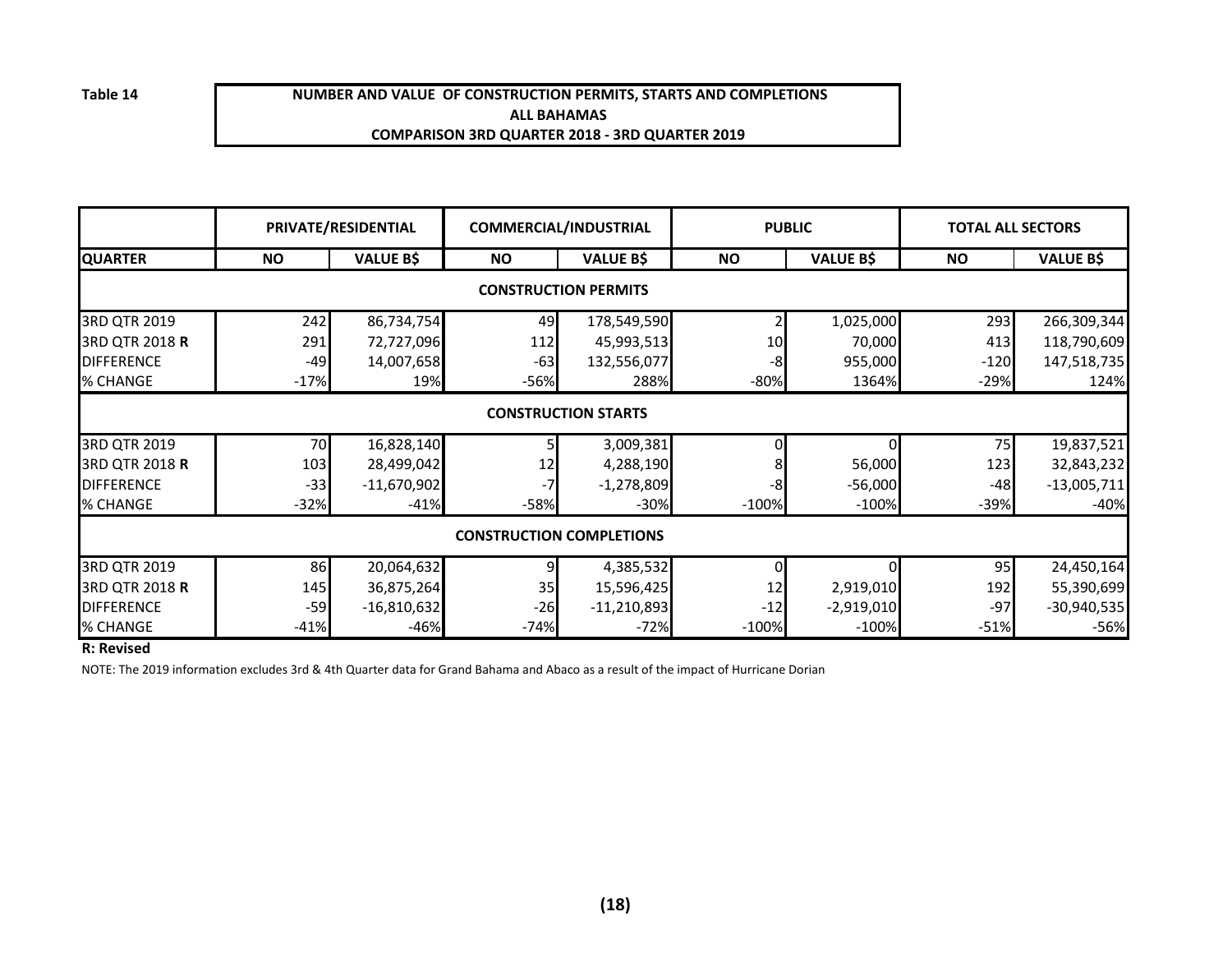#### **NUMBER AND VALUE OF CONSTRUCTION PERMITS, STARTS AND COMPLETIONSALL BAHAMASCOMPARISON 3RD QUARTER 2019 - 2ND QUARTER 2019**

|                     |           | PRIVATE/RESIDENTIAL |           | <b>COMMERCIAL/INDUSTRIAL</b>    | <b>PUBLIC</b> |                  | <b>TOTAL ALL SECTORS</b> |                  |
|---------------------|-----------|---------------------|-----------|---------------------------------|---------------|------------------|--------------------------|------------------|
| <b>QUARTER</b>      | <b>NO</b> | <b>VALUE B\$</b>    | <b>NO</b> | <b>VALUE B\$</b>                | <b>NO</b>     | <b>VALUE B\$</b> | <b>NO</b>                | <b>VALUE B\$</b> |
|                     |           |                     |           | <b>CONSTRUCTION PERMITS</b>     |               |                  |                          |                  |
| 3RD QTR 2019        | 242       | 86,734,754          | 49        | 178,549,590                     |               | 1,025,000        | 293                      | 266,309,344      |
| 2ND QTR 2019        | 340       | 134,897,018         | 111       | 33,886,304                      |               | 2,577,862        | 459                      | 171,361,184      |
| <b>DIFFERENCE</b>   | $-98$     | $-48,162,264$       | $-62$     | 144,663,286                     | -6            | $-1,552,862$     | $-166$                   | 94,948,160       |
| % CHANGE            | $-29%$    | $-36%$              | $-56%$    | 427%                            | $-75%$        | $-60%$           | $-36%$                   | 55%              |
|                     |           |                     |           | <b>CONSTRUCTION STARTS</b>      |               |                  |                          |                  |
| 3RD QTR 2019        | 70        | 16,828,140          |           | 3,009,381                       |               | ΩI               | 75                       | 19,837,521       |
| <b>2ND QTR 2019</b> | 106       | 30,908,505          | <b>16</b> | 9,442,640                       |               | 1,052,594        | 126                      | 41,403,739       |
| <b>DIFFERENCE</b>   | $-36$     | $-14,080,365$       | $-11$     | $-6,433,259$                    | -4            | $-1,052,594$     | $-51$                    | $-21,566,218$    |
| % CHANGE            | $-34%$    | $-46%$              | -69%      | $-68%$                          | $-100%$       | $-100%$          | $-40%$                   | $-52%$           |
|                     |           |                     |           | <b>CONSTRUCTION COMPLETIONS</b> |               |                  |                          |                  |
| 3RD QTR 2019        | 86        | 20,064,632          | 9         | 4,385,532                       | 0             | 0l               | 95                       | 24,450,164       |
| 2ND QTR 2019        | 145       | 53,169,163          | 30        | 4,513,587                       |               |                  | 175                      | 57,682,750       |
| <b>DIFFERENCE</b>   | $-59$     | $-33,104,531$       | $-21$     | $-128,055$                      | $\Omega$      | ΟI               | $-80$                    | $-33,232,586$    |
| % CHANGE            | $-41%$    | $-62%$              | $-70%$    | $-3%$                           | $\ast$        | $\ast$           | $-46%$                   | $-58%$           |

**R: Revised**

**\*: Represents the impossibility of dividing by zero**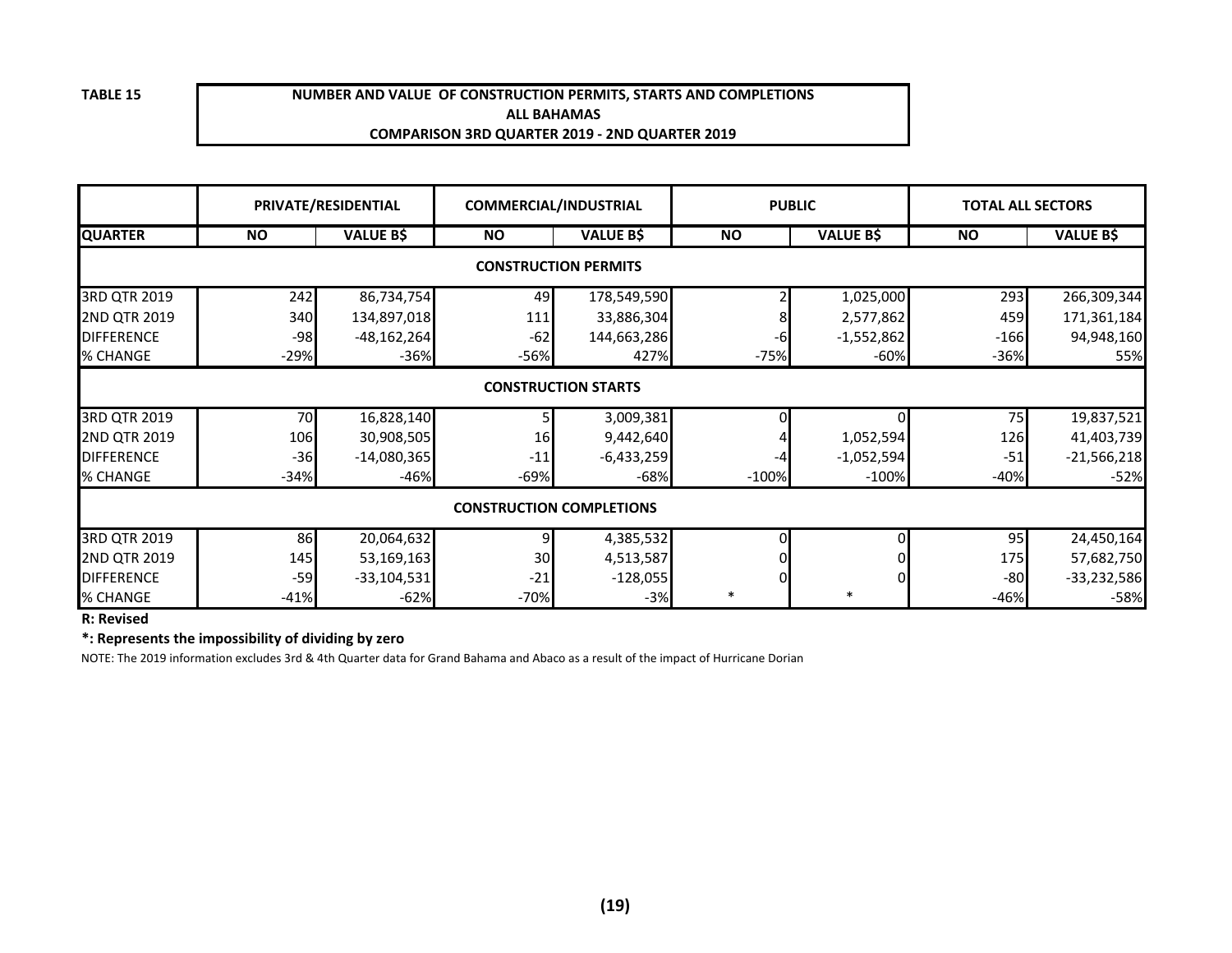#### **NUMBER AND VALUE OF CONSTRUCTION PERMITS, STARTS AND COMPLETIONS ALL BAHAMASCOMPARISON 4TH QUARTER 2019 - 4TH QUARTER 2018**

|                       |           | PRIVATE/RESIDENTIAL |                                 | <b>COMMERCIAL/INDUSTRIAL</b> | <b>PUBLIC</b> |                  | <b>TOTAL ALL SECTORS</b> |                  |
|-----------------------|-----------|---------------------|---------------------------------|------------------------------|---------------|------------------|--------------------------|------------------|
| <b>QUARTER</b>        | <b>NO</b> | <b>VALUE B\$</b>    | <b>NO</b>                       | <b>VALUE B\$</b>             | <b>NO</b>     | <b>VALUE B\$</b> | <b>NO</b>                | <b>VALUE B\$</b> |
|                       |           |                     |                                 | <b>CONSTRUCTION PERMITS</b>  |               |                  |                          |                  |
| 4TH QTR 2019          | 221       | 87,709,492          | 44                              | 100,919,461                  |               | 289,925          | 267                      | 188,918,878      |
| 4TH QTR 2018 <b>R</b> | 278       | 72,622,816          | 77                              | 120,205,064                  |               | 2,180,000        | 358                      | 195,007,880      |
| <b>DIFFERENCE</b>     | $-57$     | 15,086,676          | $-33$                           | $-19,285,603$                |               | $-1,890,075$     | $-91$                    | $-6,089,002$     |
| % CHANGE              | $-21%$    | 21%                 | $-43%$                          | $-16%$                       | $-33%$        | $-87%$           | $-25%$                   | $-3%$            |
|                       |           |                     |                                 | <b>CONSTRUCTION STARTS</b>   |               |                  |                          |                  |
| 4TH QTR 2019          | 40        | 9,497,333           | h                               | 3,787,915                    |               |                  | 46                       | 13,285,248       |
| 4TH QTR 2018 <b>R</b> | 62        | 13,440,214          | 18                              | 9,879,685                    |               | 133,000          | 81                       | 23,452,899       |
| <b>DIFFERENCE</b>     | $-22$     | $-3,942,881$        | $-12$                           | $-6,091,770$                 |               | $-133,000$       | $-35$                    | $-10,167,651$    |
| % CHANGE              | $-35%$    | $-29%$              | $-67%$                          | $-62%$                       | $-100%$       | $-100%$          | $-43%$                   | $-43%$           |
|                       |           |                     | <b>CONSTRUCTION COMPLETIONS</b> |                              |               |                  |                          |                  |
| 4TH QTR 2019          | 106       | 37,436,425          | 16                              | 34,188,930                   |               | ΩI               | 122                      | 71,625,355       |
| 4TH QTR 2018 <b>R</b> | 142       | 57,279,624          | 30                              | 51,303,934                   |               | 1,280,000        | 174                      | 109,863,558      |
| <b>DIFFERENCE</b>     | $-36$     | $-19,843,199$       | $-14$                           | $-17,115,004$                |               | $-1,280,000$     | $-52$                    | $-38,238,203$    |
| % CHANGE              | $-25%$    | $-35%$              | $-47%$                          | $-33%$                       | $-100%$       | $-100%$          | $-30%$                   | $-35%$           |

#### **R: Revised**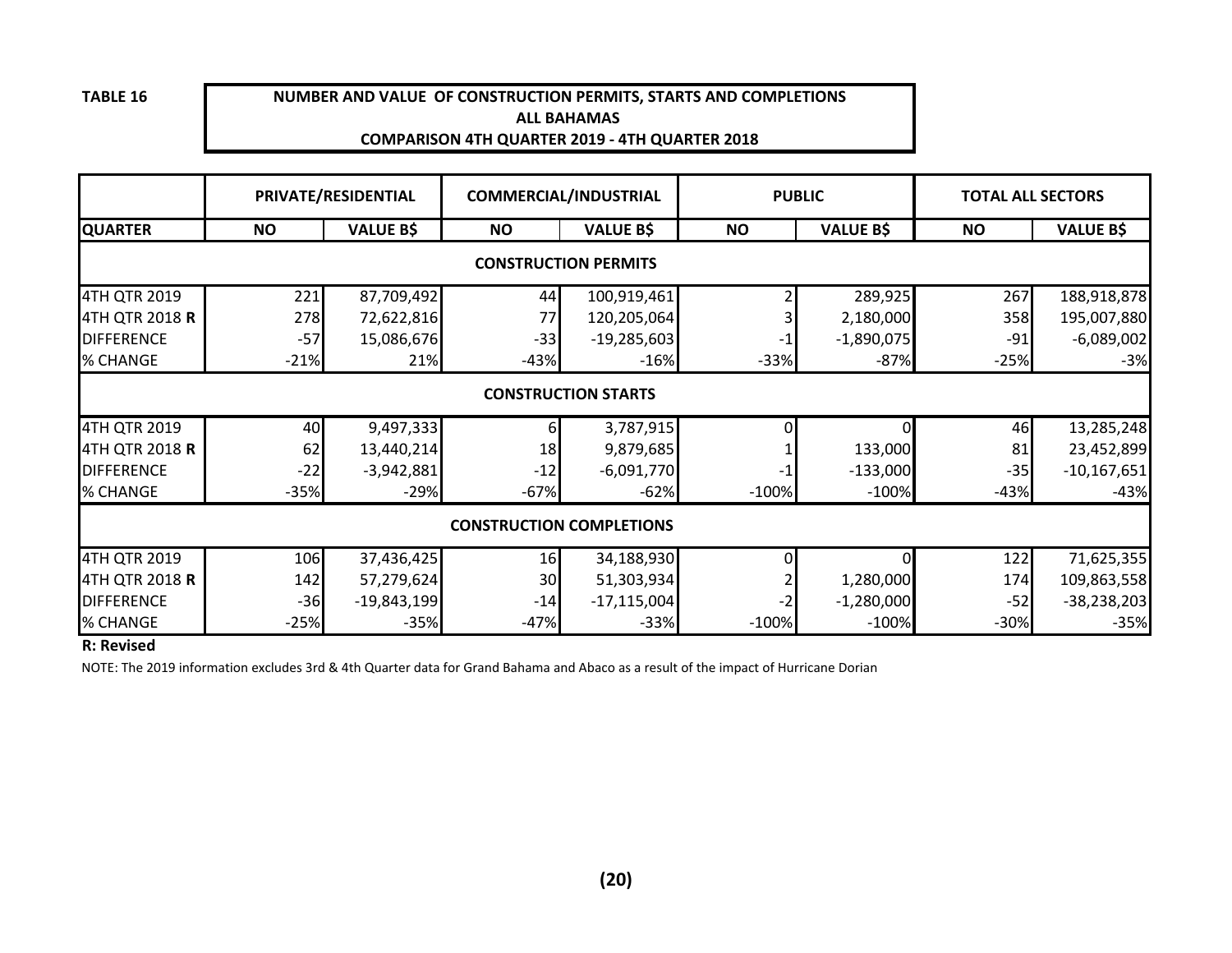#### **NUMBER AND VALUE OF CONSTRUCTION PERMITS, STARTS AND COMPLETIONSALL BAHAMASCOMPARISON 4TH QUARTER 2019 - 3RD QUARTER 2019**

|                   |                            | PRIVATE/RESIDENTIAL | <b>COMMERCIAL/INDUSTRIAL</b>    |                  | <b>PUBLIC</b> |                  | <b>TOTAL ALL SECTORS</b> |                  |  |  |  |
|-------------------|----------------------------|---------------------|---------------------------------|------------------|---------------|------------------|--------------------------|------------------|--|--|--|
| <b>QUARTER</b>    | <b>NO</b>                  | <b>VALUE B\$</b>    | <b>NO</b>                       | <b>VALUE B\$</b> | <b>NO</b>     | <b>VALUE B\$</b> | <b>NO</b>                | <b>VALUE B\$</b> |  |  |  |
|                   |                            |                     | <b>CONSTRUCTION PERMITS</b>     |                  |               |                  |                          |                  |  |  |  |
| 4TH QTR 2019      | 221                        | 87,709,492          | 44                              | 100,919,461      |               | 289,925          | 267                      | 188,918,878      |  |  |  |
| 3RD QTR 2019      | 242                        | 86,734,754          | 49                              | 178,549,590      |               | 1,025,000        | 293                      | 266,309,344      |  |  |  |
| <b>DIFFERENCE</b> | $-21$                      | 974,738             | -5                              | $-77,630,129$    |               | $-735,075$       | $-26$                    | $-77,390,466$    |  |  |  |
| % CHANGE          | $-9%$                      | 1%                  | $-10%$                          | $-43%$           | 0%            | $-72%$           | $-9%$                    | $-29%$           |  |  |  |
|                   | <b>CONSTRUCTION STARTS</b> |                     |                                 |                  |               |                  |                          |                  |  |  |  |
| 4TH QTR 2019      | 40                         | 9,497,333           |                                 | 3,787,915        |               |                  | 46                       | 13,285,248       |  |  |  |
| 3RD QTR 2019      | 70                         | 16,828,140          |                                 | 3,009,381        |               |                  | 75                       | 19,837,521       |  |  |  |
| <b>DIFFERENCE</b> | $-30$                      | $-7,330,807$        |                                 | 778,534          |               |                  | $-29$                    | $-6,552,273$     |  |  |  |
| % CHANGE          | $-43%$                     | $-44%$              | 20%                             | 26%              | $\ast$        | $\ast$           | $-39%$                   | $-33%$           |  |  |  |
|                   |                            |                     | <b>CONSTRUCTION COMPLETIONS</b> |                  |               |                  |                          |                  |  |  |  |
| 4TH QTR 2019      | 106                        | 37,436,425          | 16                              | 34,188,930       |               |                  | 122                      | 71,625,355       |  |  |  |
| 3RD QTR 2019      | 86                         | 20,064,632          | 9                               | 4,385,532        |               |                  | 95                       | 24,450,164       |  |  |  |
| <b>DIFFERENCE</b> | 20                         | 17,371,793          |                                 | 29,803,398       |               |                  | 27                       | 47,175,191       |  |  |  |
| % CHANGE          | 23%                        | 87%                 | 78%                             | 680%             | $\ast$        | $\ast$           | 28%                      | 193%             |  |  |  |

**\* : Represents the impossibility of dividing by zero.**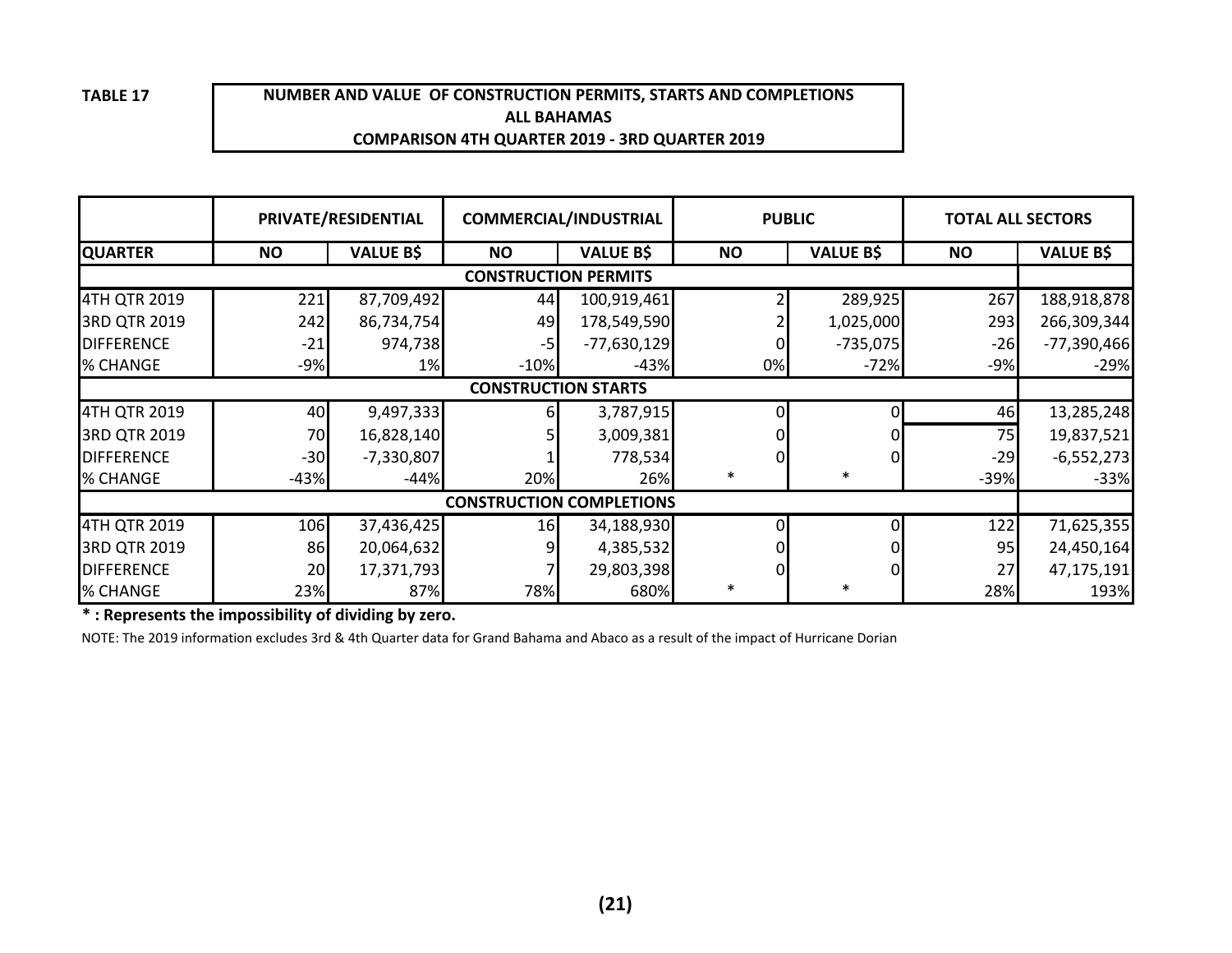#### **NUMBER AND VALUE OF CONSTRUCTION PERMITS, STARTS AND COMPLETIONSNew Providence, Grand Bahama and Family Islands - 2019**

|                       | PRIVATE/RESIDENTIAL |                  | <b>COMMERCIAL/INDUSTRIAL</b>    |                  | <b>PUBLIC</b> |                  | <b>TOTAL ALL SECTORS</b> |                  |
|-----------------------|---------------------|------------------|---------------------------------|------------------|---------------|------------------|--------------------------|------------------|
| <b>ISLAND</b>         | <b>NO</b>           | <b>VALUE B\$</b> | <b>NO</b>                       | <b>VALUE B\$</b> | <b>NO</b>     | <b>VALUE B\$</b> | <b>NO</b>                | <b>VALUE B\$</b> |
|                       |                     |                  | <b>CONSTRUCTION PERMITS</b>     |                  |               |                  |                          |                  |
| <b>NEW PROVIDENCE</b> | 949                 | 385,036,766      | 189                             | 289,059,788      |               | 2,994,000        | 1,145                    | 677,090,554      |
| GRAND BAHAMA R        | 133                 | 20,131,824       | 95                              | 32,782,495       |               | 312,362          | 235                      | 53,226,681       |
| <b>FAMILY ISLANDS</b> |                     | 2,231,500        | 12                              | 67,817,850       |               | 4,235,735        | 19                       | 74,285,085       |
| <b>TOTAL</b>          | 1,085               | 407,400,090      | 296                             | 389,660,133      | 18            | 7,542,097        | 1,399                    | 804,602,320      |
|                       |                     |                  | <b>CONSTRUCTION STARTS</b>      |                  |               |                  |                          |                  |
| <b>NEW PROVIDENCE</b> | 252                 | 64,774,709       | 26                              | 15,444,756       |               | 1,056,594        | 280                      | 81,276,059       |
| <b>GRAND BAHAMA R</b> | 54                  | 11,401,706       |                                 | 3,944,000        |               | 21,000           | 66                       | 15,366,706       |
| <b>TOTAL</b>          | 306                 | 76,176,415       | 35                              | 19,388,756       | 51            | 1,077,594        | 346                      | 96,642,765       |
|                       |                     |                  | <b>CONSTRUCTION COMPLETIONS</b> |                  |               |                  |                          |                  |
| <b>NEW PROVIDENCE</b> | 383                 | 126,777,655      | 53                              | 48,963,787       |               | 9,312,090        | 437                      | 185,053,532      |
| <b>GRAND BAHAMA R</b> | 43                  | 7,148,031        | 25                              | 2,891,477        |               |                  | 68                       | 10,039,508       |
| <b>TOTAL</b>          | 426                 | 133,925,686      | <b>78</b>                       | 51,855,264       |               | 9,312,090        | 505                      | 195,093,040      |

#### **R: Revised**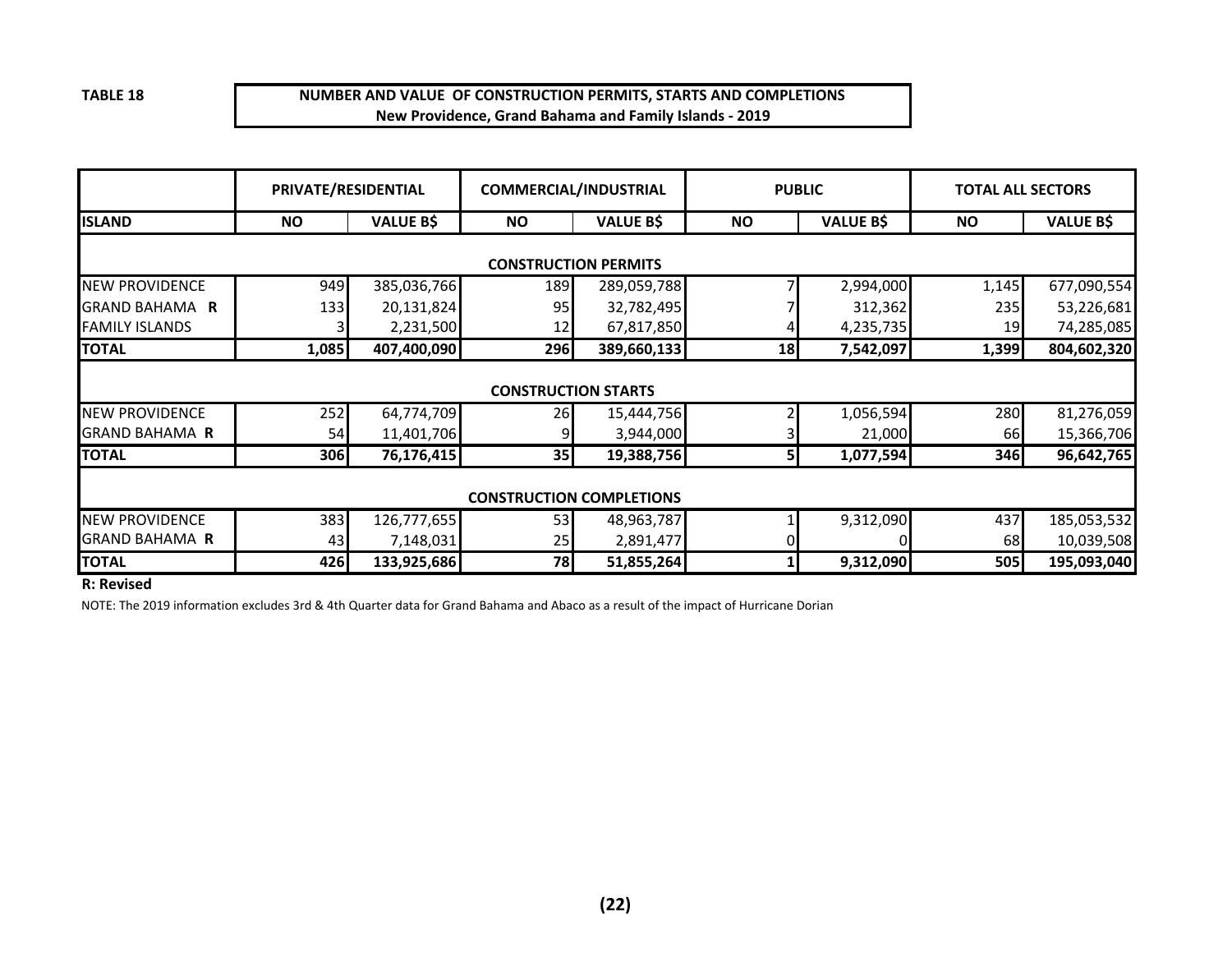#### **NUMBER AND VALUE OF CONSTRUCTION PERMITS, STARTS AND COMPLETIONSNew Providence, Grand Bahama and Family Islands - 1ST QUARTER 2019**

|                                              | PRIVATE/RESIDENTIAL         |                         | <b>COMMERCIAL/INDUSTRIAL</b> |                                 | <b>PUBLIC</b> |                  | <b>TOTAL ALL SECTORS</b> |                         |  |  |  |  |
|----------------------------------------------|-----------------------------|-------------------------|------------------------------|---------------------------------|---------------|------------------|--------------------------|-------------------------|--|--|--|--|
| <b>ISLAND</b>                                | <b>NO</b>                   | <b>VALUE B\$</b>        | <b>NO</b>                    | <b>VALUE B\$</b>                | <b>NO</b>     | <b>VALUE B\$</b> | <b>NO</b>                | <b>VALUE B\$</b>        |  |  |  |  |
|                                              | <b>CONSTRUCTION PERMITS</b> |                         |                              |                                 |               |                  |                          |                         |  |  |  |  |
| <b>NEW PROVIDENCE</b>                        | 234                         | 89,556,564              | 51                           | 32,176,262                      |               | 1,090,000        | 287                      | 122,822,826             |  |  |  |  |
| <b>GRAND BAHAMA</b>                          | 47                          | 7,406,512               | 38                           | 19,285,166                      |               | 78,500           | 87                       | 26,770,178              |  |  |  |  |
| <b>FAMILY ISLANDS</b>                        |                             | 1,095,750               |                              | 24,843,350                      |               | 2,480,810        | 6                        | 28,419,910              |  |  |  |  |
| <b>TOTAL</b>                                 | 282                         | 98,058,826              | 92                           | 76,304,778                      | 61            | 3,649,310        | <b>380</b>               | 178,012,914             |  |  |  |  |
|                                              |                             |                         |                              | <b>CONSTRUCTION STARTS</b>      |               |                  |                          |                         |  |  |  |  |
| <b>NEW PROVIDENCE</b>                        | 70                          | 15,487,739              |                              | 1,398,820                       |               | 25,000           | 76                       | 16,911,559              |  |  |  |  |
| <b>GRAND BAHAMA</b>                          | 20                          | 3,454,698               |                              | 1,750,000                       |               |                  | 23                       | 5,204,698               |  |  |  |  |
| <b>TOTAL</b>                                 | 90                          | 18,942,437              | 8 <sup>l</sup>               | 3,148,820                       |               | 25,000           | 99                       | 22,116,257              |  |  |  |  |
|                                              |                             |                         |                              | <b>CONSTRUCTION COMPLETIONS</b> |               |                  |                          |                         |  |  |  |  |
| <b>NEW PROVIDENCE</b><br><b>GRAND BAHAMA</b> | 72<br>17                    | 20,119,066<br>3,136,400 | 15                           | 8,475,750<br>291,465            |               | 9,312,090        | 88<br>25                 | 37,906,906              |  |  |  |  |
| <b>TOTAL</b>                                 | 89                          | 23,255,466              | 8<br>23                      | 8,767,215                       |               | 9,312,090        | 113                      | 3,427,865<br>41,334,771 |  |  |  |  |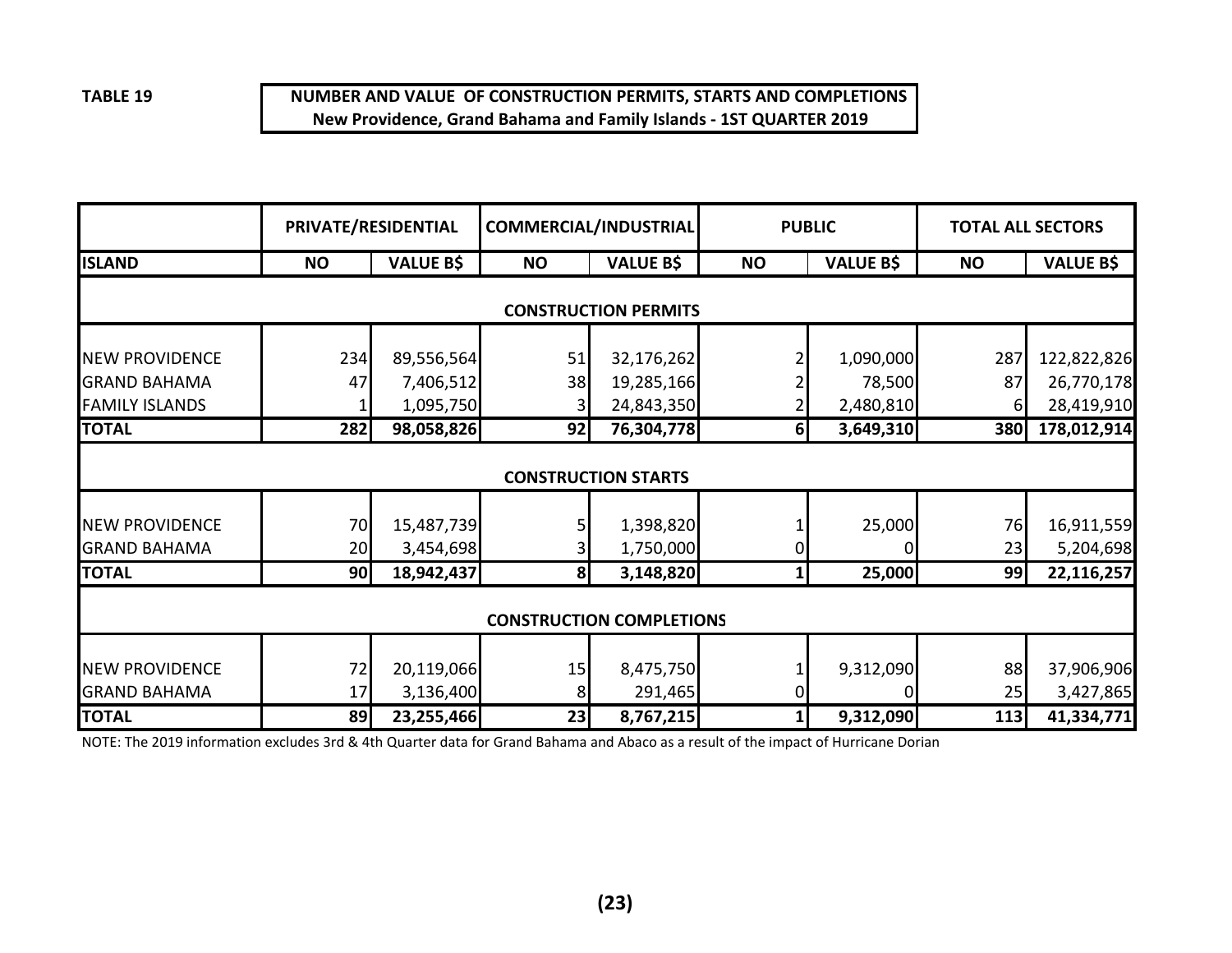#### **NUMBER AND VALUE OF CONSTRUCTION PERMITS, STARTS AND COMPLETIONSNew Providence, Grand Bahama and Family Islands - 2ND QUARTER 2019**

|                                              | PRIVATE/RESIDENTIAL |                         | <b>COMMERCIAL/INDUSTRIAL</b>    |                             |              | <b>PUBLIC</b>        | <b>TOTAL ALL SECTORS</b> |                         |
|----------------------------------------------|---------------------|-------------------------|---------------------------------|-----------------------------|--------------|----------------------|--------------------------|-------------------------|
| <b>ISLAND</b>                                | <b>NO</b>           | <b>VALUE B\$</b>        | <b>NO</b>                       | <b>VALUE B\$</b>            | <b>NO</b>    | <b>VALUE B\$</b>     | <b>NO</b>                | <b>VALUE B\$</b>        |
|                                              |                     |                         |                                 | <b>CONSTRUCTION PERMITS</b> |              |                      |                          |                         |
| <b>NEW PROVIDENCE</b>                        | 252                 | 121,035,956             | 54                              | 20,388,975                  |              | 844,000              | 308                      | 142,268,931             |
| <b>GRAND BAHAMA</b><br><b>FAMILY ISLANDS</b> | 86                  | 12,725,312<br>1,135,750 | 57                              | 13,497,329                  |              | 233,862<br>1,500,000 | 148                      | 26,456,503<br>2,635,750 |
| <b>TOTAL</b>                                 | 340                 | 134,897,018             | 111                             | 33,886,304                  | 8            | 2,577,862            | 459                      | 171,361,184             |
|                                              |                     |                         | <b>CONSTRUCTION STARTS</b>      |                             |              |                      |                          |                         |
| <b>NEW PROVIDENCE</b>                        | 72                  | 22,961,497              | 10                              | 7,248,640                   |              | 1,031,594            | 83                       | 31,241,731              |
| <b>GRAND BAHAMA</b>                          | 34                  | 7,947,008               | 61                              | 2,194,000                   |              | 21,000               | 43                       | 10,162,008              |
| <b>TOTAL</b>                                 | 106                 | 30,908,505              | 16                              | 9,442,640                   | 4            | 1,052,594            | 126                      | 41,403,739              |
|                                              |                     |                         | <b>CONSTRUCTION COMPLETIONS</b> |                             |              |                      |                          |                         |
| <b>NEW PROVIDENCE</b><br><b>GRAND BAHAMA</b> | 119<br>26           | 49,157,532<br>4,011,631 | 13<br>17                        | 1,913,575<br>2,600,012      | 0<br>0       | 0<br>0               | 132<br>43                | 51,071,107<br>6,611,643 |
| <b>TOTAL</b>                                 | 145                 | 53,169,163              | 30 <sub>l</sub>                 | 4,513,587                   | $\mathbf{0}$ | 0                    | 175                      | 57,682,750              |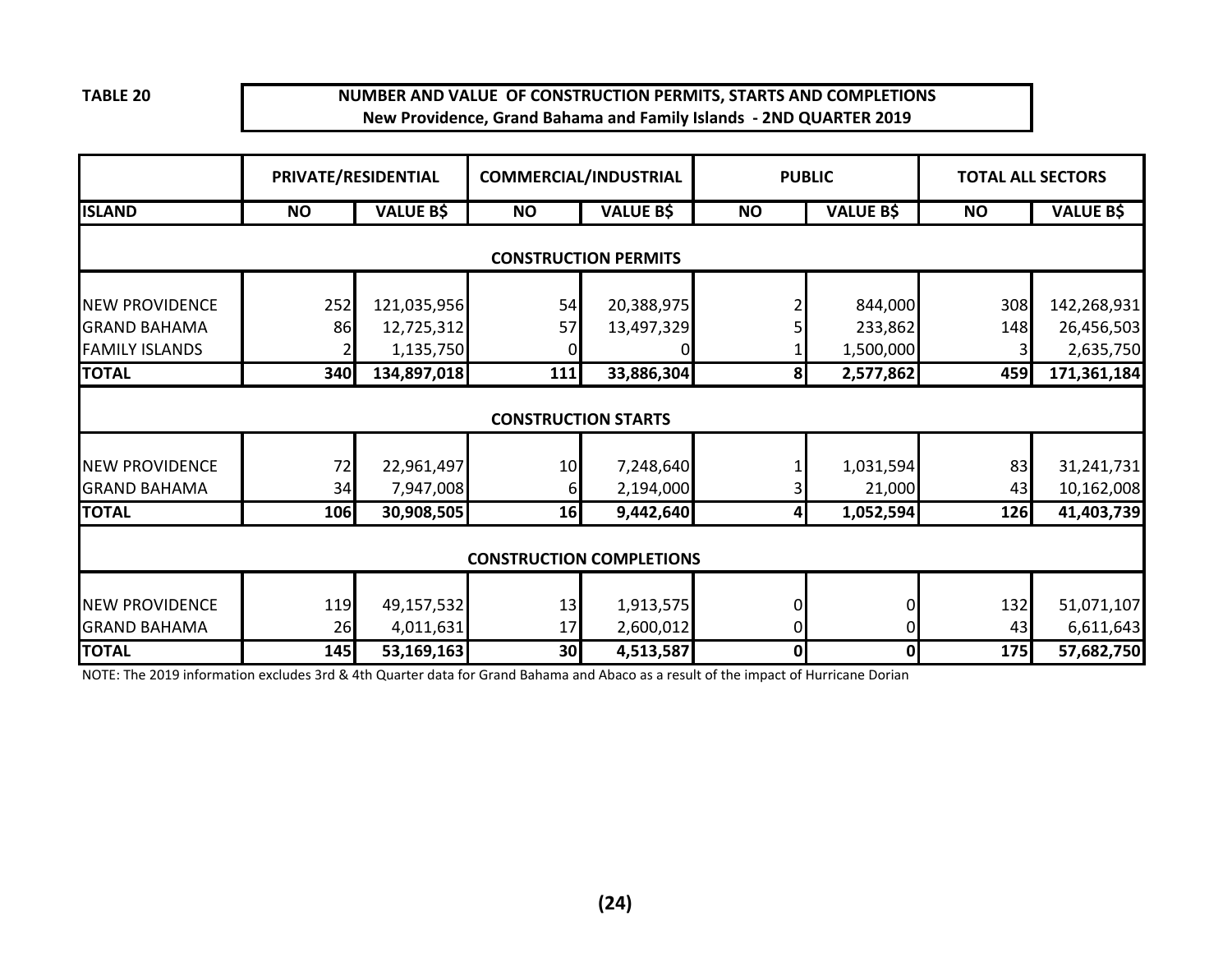#### **NUMBER AND VALUE OF CONSTRUCTION PERMITS, STARTS AND COMPLETIONSNew Providence, Grand Bahama and Family Islands - 3RD QUARTER 2019**

|                                              |           | PRIVATE/RESIDENTIAL |           | <b>COMMERCIAL/INDUSTRIAL</b>    |                | <b>PUBLIC</b>    |           | <b>TOTAL ALL SECTORS</b> |
|----------------------------------------------|-----------|---------------------|-----------|---------------------------------|----------------|------------------|-----------|--------------------------|
| <b>ISLAND</b>                                | <b>NO</b> | <b>VALUE B\$</b>    | <b>NO</b> | <b>VALUE B\$</b>                | <b>NO</b>      | <b>VALUE B\$</b> | <b>NO</b> | <b>VALUE B\$</b>         |
|                                              |           |                     |           | <b>CONSTRUCTION PERMITS</b>     |                |                  |           |                          |
| <b>NEW PROVIDENCE</b>                        | 242       | 86,734,754          | 44        | 177,575,090                     |                | 1,025,000        | 288       | 265,334,844              |
| <b>GRAND BAHAMA</b><br><b>FAMILY ISLANDS</b> |           |                     |           | 974,500                         |                |                  |           | 974,500                  |
| <b>TOTAL</b>                                 | 242       | 86,734,754          | 49        | 178,549,590                     | 2 <sub>l</sub> | 1,025,000        | 293       | 266,309,344              |
|                                              |           |                     |           | <b>CONSTRUCTION STARTS</b>      |                |                  |           |                          |
| <b>NEW PROVIDENCE</b>                        | 70        | 16,828,140          |           | 3,009,381                       |                |                  | 75        | 19,837,521               |
| <b>GRAND BAHAMA</b>                          |           |                     |           |                                 |                |                  |           |                          |
| <b>TOTAL</b>                                 | 70        | 16,828,140          | 5         | 3,009,381                       | 0              | $\mathbf 0$      | 75        | 19,837,521               |
|                                              |           |                     |           | <b>CONSTRUCTION COMPLETIONS</b> |                |                  |           |                          |
| <b>NEW PROVIDENCE</b><br><b>GRAND BAHAMA</b> | 86        | 20,064,632          |           | 4,385,532                       |                |                  | 95        | 24,450,164               |
| <b>TOTAL</b>                                 | 86        | 20,064,632          | 9         | 4,385,532                       | 0              | 0                | 95        | 24,450,164               |